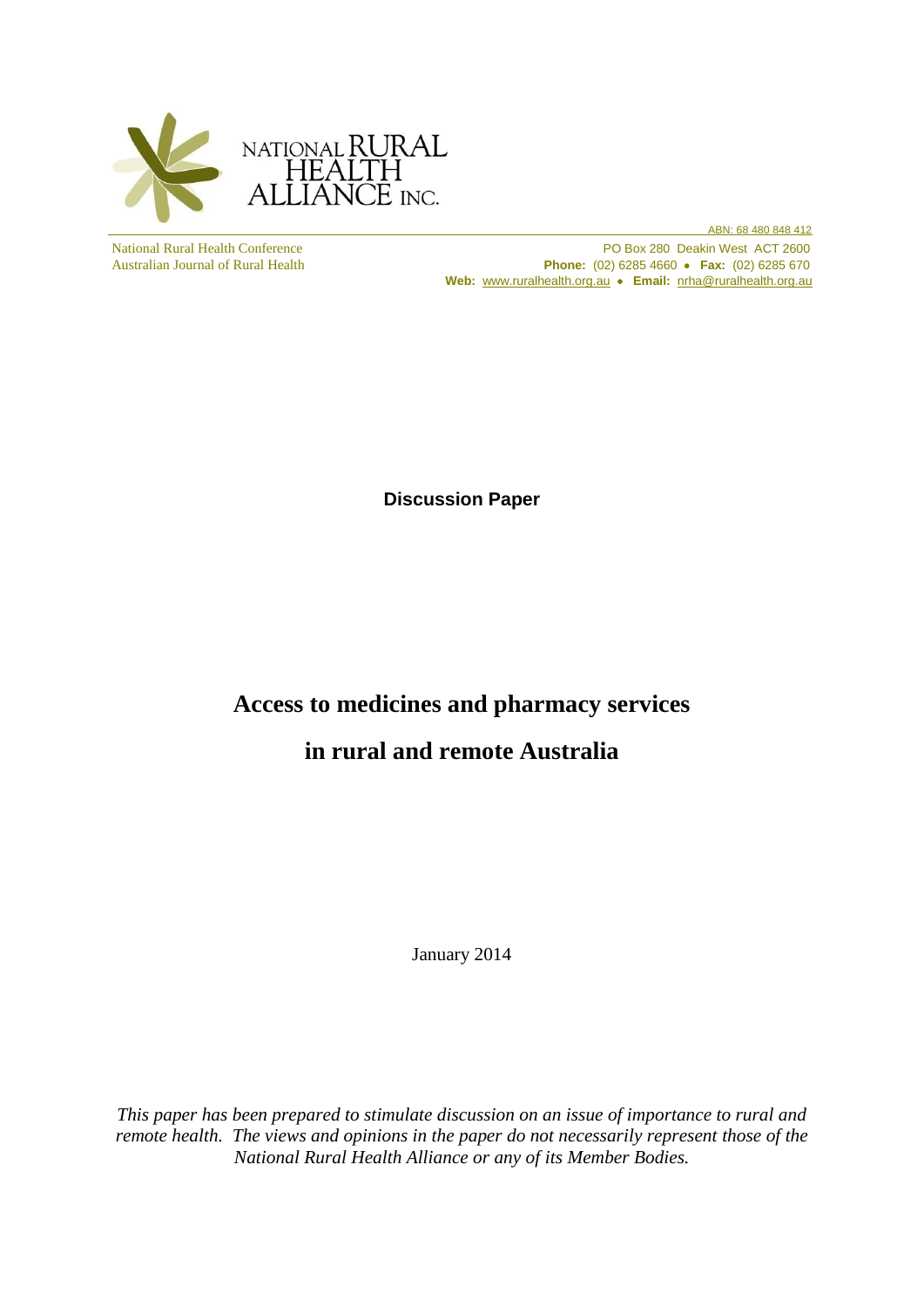# **Contents**

| How medicines and pharmacy services are available and accessed in Australia |  |
|-----------------------------------------------------------------------------|--|
|                                                                             |  |
|                                                                             |  |
|                                                                             |  |
|                                                                             |  |
|                                                                             |  |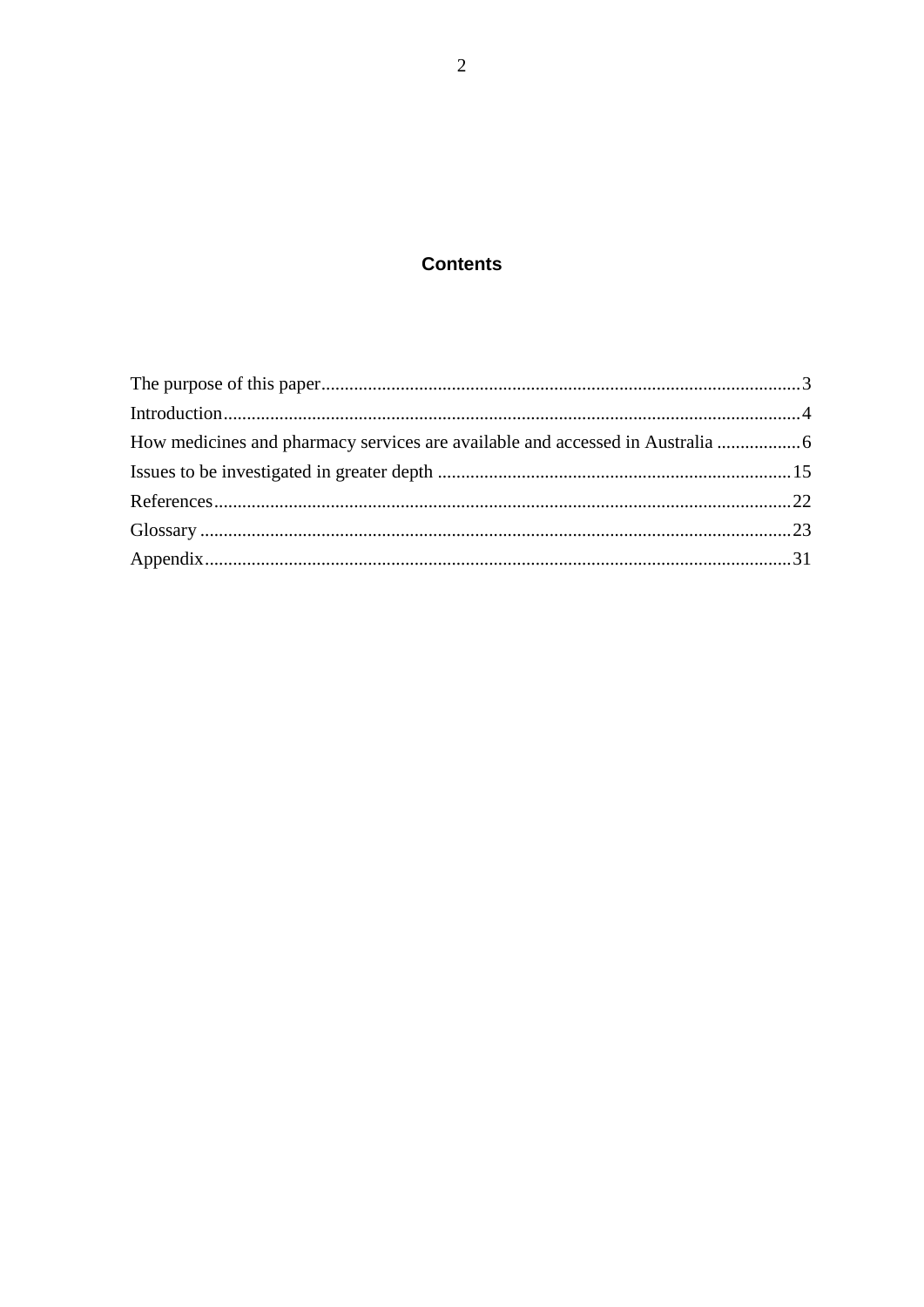# <span id="page-2-0"></span>**The purpose of this paper**

Compared with those who live in the major cities, people in Australia's rural and remote areas have reduced access to prescribed and non-prescribed medicines, less advice about the use of medicines, and poorer access to professional pharmacy services<sup>1</sup>. As with so many other issues in the rural and remote health sector, there is a gradient of deficit as one moves from major cities through regional areas to remote and very remote places.

This Discussion Paper provides a preliminary exploration of these issues, and begins scoping for a project which could advise Australian governments on the best ways to modify some of these deficits.

Through amendments to programs and legislation it would be possible to move to the situation in which the supply of both medicines and the professional services necessary for their safe and effective use would be equivalent in rural and remote areas to those in major cities.

For the purposes of this paper, 'medicines' are defined as those substances listed on any of the PBS schedules (irrespective of whether an individual consumer is eligible to access it through the PBS). They therefore include medicines listed under Section 100, encompassing the HSD program, Efficient Funding of Chemotherapy, Botulinum Toxin program, Human Growth Hormone program, IVF/GIFT program, and the Opiate Dependence Treatment program. It also includes the Section 100 arrangements for supply of medicines to some 170 Aboriginal Community Controlled Health Services and to remote health services operated by the States and Territories.

The Paper deals with four topics.

Topic 1: A consideration of the supply of medicines and professional pharmacy services in Australia, describing how and where people access medicines:

- i. who authorises or prescribes access to medicines under various Schedules;
- ii. who dispenses them;

1

- iii. the circumstances in which some medicines may be supplied without dispensing; and
- iv. how the costs associated with the supply of medicines are handled (and what records of supply are created).

Topic 2: An analysis of the mix of supply pathways used in rural and remote areas compared with major cities.

Topic 3: Based on the evidence from 1 above, a description of the issues (including bottlenecks and inefficiencies) that need to be addressed in the proposed follow-up study and which may improve access to medications and professional pharmacy services for people living in rural and remote Australia.

Topic 4: The data sources that could be used to describe the rates of pharmacy service to people in rural and remote areas.

<sup>&</sup>lt;sup>1</sup> As evidenced by the substantially lower prevalence of pharmacists working in, and the lower PBS expenditure on people living in rural and remote areas.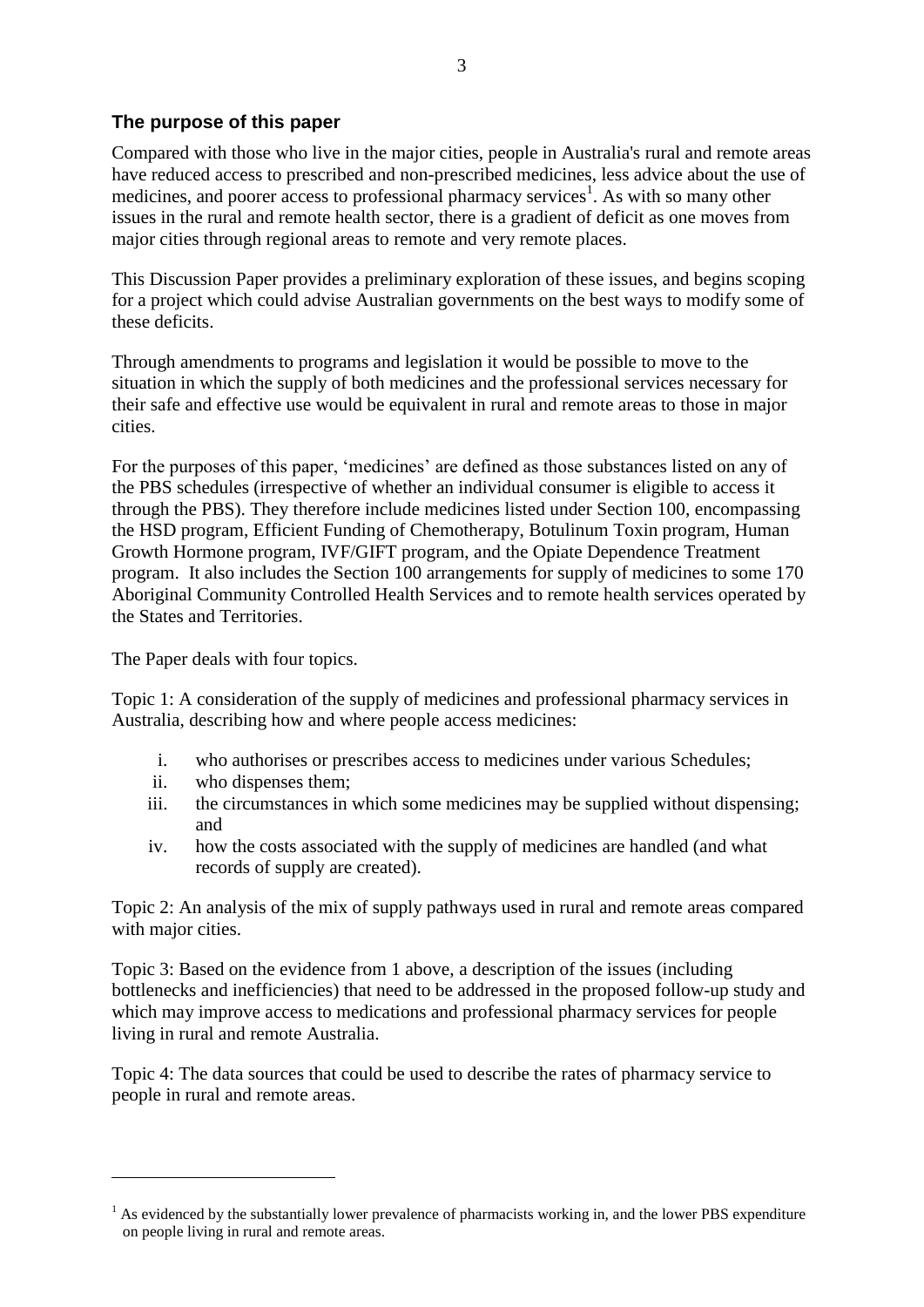#### <span id="page-3-0"></span>**Introduction**

<u>.</u>

While rates of ill health are higher among people in rural and remote areas compared with those in major cities, medicines are supplied to them at a lower rate<sup>2</sup> through the PBS (see the Glossary for an explanation of terms used).

However, reimbursement through the PBS is not the only means by which the Australian Government funds access to medicines. The other reimbursement systems include the Repatriation Pharmaceutical Benefits Scheme (RPBS), Section 100 medicine provision under the *National Health Act*, and supply through public hospitals which is funded by the relevant jurisdiction. In addition, consumers can and do access medicines through private prescriptions and private purchases from within and outside Australia.<sup>3</sup>

The proportional contribution of these non-PBS sources to total access to medicines is currently not clear. From the point of view of rural patients, the issue is whether their total access, through all means, is reflected in the deficit situation existing for PBS medicines.

Access to medicines through any of the PBS categories is dependent upon access to a person authorised to prescribe medicines through the PBS or through State and Territory legislation (for example, Schedule 8 medicines), and to a pharmacy authorised to dispense medicines through the PBS (known as Section 90 approved pharmacies<sup>4</sup> or Section 94 hospital pharmacies).

People living outside major cities also have poorer access to professional advice<sup>5</sup> related to medicines, and this has implications for both the safety of patients and for the effectiveness of medicines.

For example, under Section 100, medicines are supplied in bulk to remote Aboriginal Health Services but, under the arrangement, the services of a pharmacist are generally not available to then dispense medicines to the patient. Consequently, the medicines may not be labelled (nor recorded in the consumer's health record), and the patient may not receive any advice about the medicine or ongoing review of its efficacy - all normal services available when medicines are obtained from a community pharmacist.

In addition, access to professional pharmacy services funded by the Australian Government such as Home Medicine Reviews (HMR), Meds Check and Diabetes Meds Check, Dose Administration Aids, National Diabetes Services Scheme, Opioid Dependence Treatment and Residential Medication Management Reviews (RMMR) is often limited in rural Australia and frequently unavailable in remote communities.

<sup>&</sup>lt;sup>2</sup> NRHA January 2011. Australia's health system needs re-balancing: A report on the shortage of primary care services in rural and remote areas.<http://nrha.ruralhealth.org.au/publications/?IntContId=60&IntCatId=6> cited 26 April 2013.

<sup>&</sup>lt;sup>3</sup> There are strict laws regarding ordering prescription medicines for supply from outside Australia. It still needs to be under order of an Australian prescriber. [Link](http://www.tga.gov.au/consumers/information-online-internet.htm)

to be under order or all Australian preserved.  $\frac{1}{2}$   $\frac{1}{2}$  and therefore can although there are community pharmacies that are not Section 90 approved pharmacies (and therefore can only provide prescription medicines as a private prescription) they are usually located in metropolitan areas.

 $5$  As evidenced by the lower prevalence of pharmacists in these areas.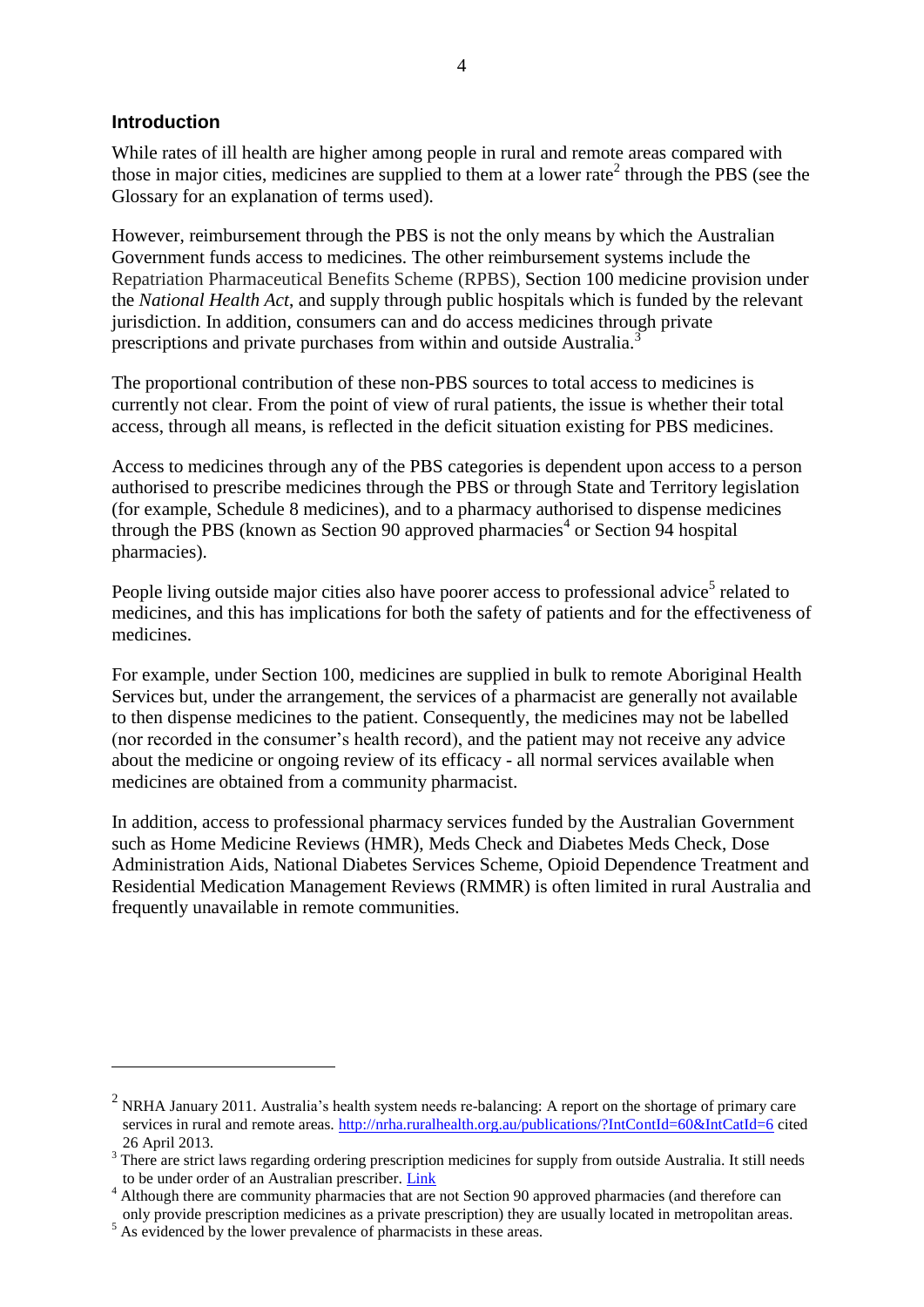#### **Potential scope of a detailed investigation into the supply of medicines and pharmacy services in rural and remote Australia**

The proposed detailed study could deal with the following issues:

- 1. Describe in detail how medicines and pharmacy services are available and accessed in Australia and how it differs as between rural areas and major cities. This would include details of funding, prescribing, dispensing, accessing and payment for medicines.
- 2. Consider the lack of integration of various programs and the impact this has on people when they move between remote, rural and urban locations. For example, QUMAX, S100 and the Closing The Gap PBS Co-payment Measure are three programs which have all had a positive impact on pharmaceutical care for Indigenous people; however they do not integrate and do not recognise and respect people's right to move between these locations.
- 3. Describe what is known about the impact of different models for the supply of professional pharmacy services e.g. dose administration aids, HMRs, RMMRs, Meds Checks.
- 4. Describe the rate of prescription writing, supply of medicines to the population (in terms of therapeutic groups e.g. medicines to treat diabetes, units and in terms of dollars) and actual consumption of medicines in Australia, across Major cities and rural/remote areas<sup>6</sup>.
- 5. Identify those areas where lack of information precludes a complete understanding of these issues, and suggest action to remedy this in the longer term.
- 6. Identify a range of issues related to supply of medicines, where people in rural areas are disadvantaged (or advantaged), attempt to quantify this, and suggest the means of overcoming identified issues.
- 7. Attempt to allow for regional/population differences in the need for medicines (eg differences in illness, concession holding, Indigeneity, socioeconomic status, age and sex).
- 8. Attempt to describe practical issues relating to safe or adequate supply and management of medicines (eg whether some people do not have a safe place to store medicines, and some do not have access to optimal prescribed medicines and safe dispensing).
- 9. Identify if these issues differ between jurisdictions and propose the means of overcoming them.
- 10. Suggest means of further bolstering the supply of pharmacists and the services they provide in rural and remote areas of Australia.
- 11. Present case studies of how people across the country access their medicines, illustrating the sort of differences (including disadvantages) that exist across the country.
- 12. Recommend action by government(s) to address any negative issues and to bolster any positive issues identified.

<sup>6</sup> Consumption is different from purchase/acquisition. Purchased or acquired medicines may not be consumed.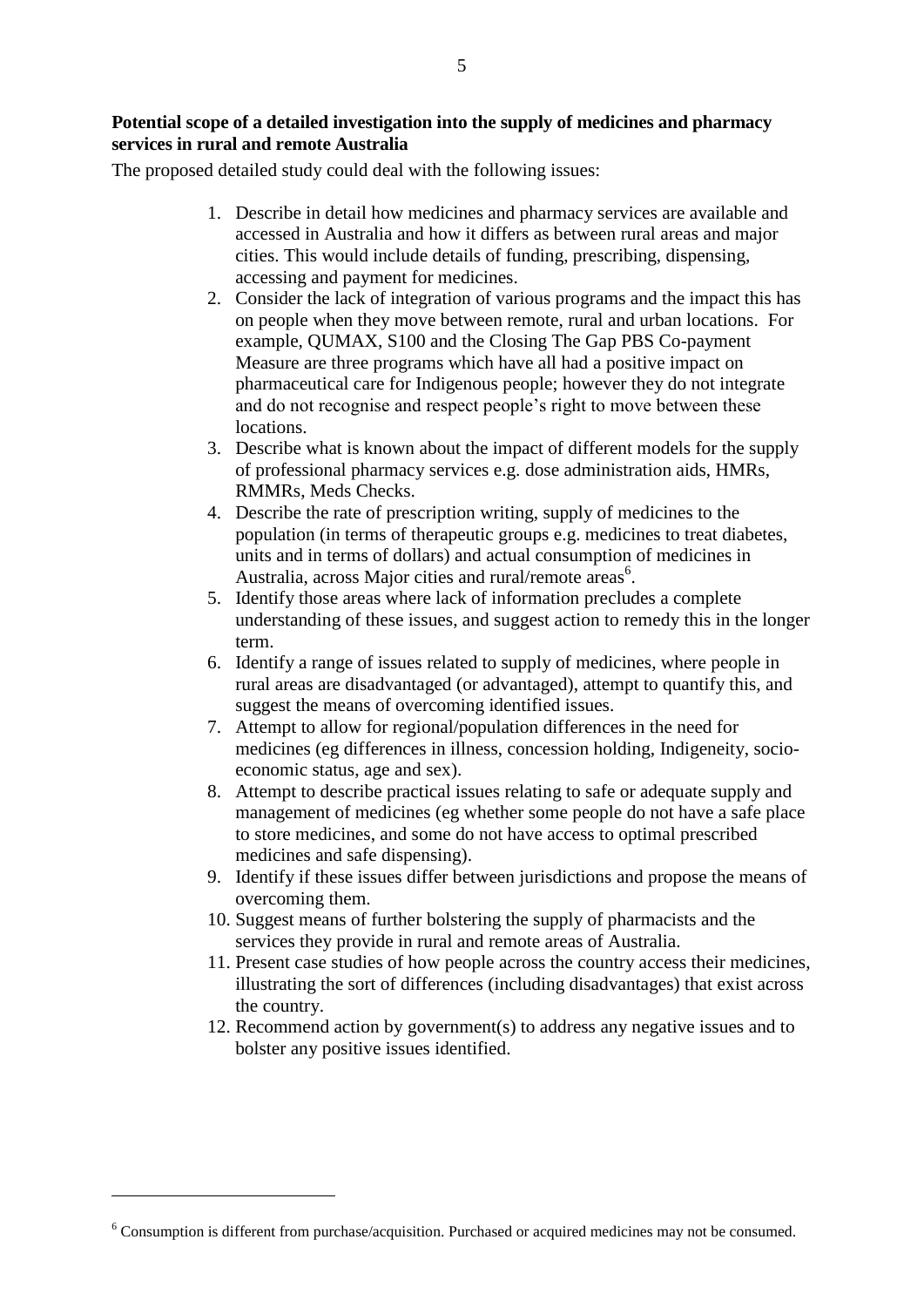#### <span id="page-5-0"></span>**How medicines and pharmacy services are available and accessed in Australia**

#### **Prescribing**

A PBS prescription (authorisation for a person to be provided with a medicine the cost of which is reimbursed through the PBS) can only be written by a doctor, dentist, optometrist, midwife or nurse practitioner<sup>7</sup>. The PBS schedules specify the medicines and the circumstances for reimbursement; for example, doctors can prescribe a large range of medicines, while midwives and nurse practitioners can prescribe a limited range as specified.<sup>8</sup>

As far as we are aware, there is no central record of all prescriptions which have been written and issued. <sup>9</sup> Being able to count the number of prescriptions written would be useful because it would provide an understanding of the rate at which people *have the potential* to access medicines. A low rate of prescription, for example in an area where doctors are in short supply, may predispose the population to lower levels of *access* to medicines, no matter how easy it is to access a pharmacist and a pharmacy.

In some locations (eg in parts of the NT) a prescription can also be written by a registered nurse or a registered Aboriginal health worker.<sup>10</sup> While this increases access to medicines in an area where there is limited access to a doctor, concerns may arise about whether the limited range of medicines which can be prescribed limits consumer care.<sup>11</sup>

Despite their extensive knowledge of medicines, their effects and side effects, pharmacists are not permitted to prescribe medicines through the PBS. However they can prescribe and supply Schedule 2 'pharmacy only' and Schedule 3'pharmacist only' medicines. Currently trials of pharmacist prescribing are occurring in the hospital setting. A major consideration is the separation of the prescribing and medicine review/dispensing/supply activities irrespective of the profession of the prescriber; this is required to remove perceived and actual conflicts of interest and to ensure consumer safety.<sup>12</sup>

PBS prescriptions are generally written by a medical practitioner. However, other health professionals - specifically dentists, optometrists, midwives and nurse practitioners - can also prescribe specific medicines within the scope of their practice.

In some locations a registered nurse or a registered Aboriginal Health Worker can also prescribe certain medicines.

Pharmacists are not permitted to prescribe medicines reimbursed through the PBS.

<sup>&</sup>lt;sup>7</sup>[http://www.pbs.gov.au/info/healthpro/explanatory-notes/section1/Section\\_1\\_2\\_Explanatory\\_Notes](http://www.pbs.gov.au/info/healthpro/explanatory-notes/section1/Section_1_2_Explanatory_Notes) <sup>8</sup> Eg<http://www.pbs.gov.au/browse/midwife> sighted 29/04/2013

<sup>&</sup>lt;sup>9</sup> There is a difference between prescriptions written and prescriptions filled (ie medicines dispensed). A prescription may not be acted upon by the patient – it may be lost or only partially used, or even discarded. Similarly, a medication can be dispensed, but may not be taken.

<sup>&</sup>lt;sup>10</sup> Pers.Com Rollo Manning

 $11$  This issue is the subject of current work through Health Workforce Australia.

 $12$  This is why another health provider cannot typically dispense – the separation of prescribing and dispensing activities works both ways. Under current Australian legislation National Health Act (section 92) medical practitioners are only permitted to dispense and supply medicines as pharmaceutical benefits in areas where they practise if there is no pharmacy available within a reasonable geographical distance, and approval will be cancelled should a pharmacy open within the area.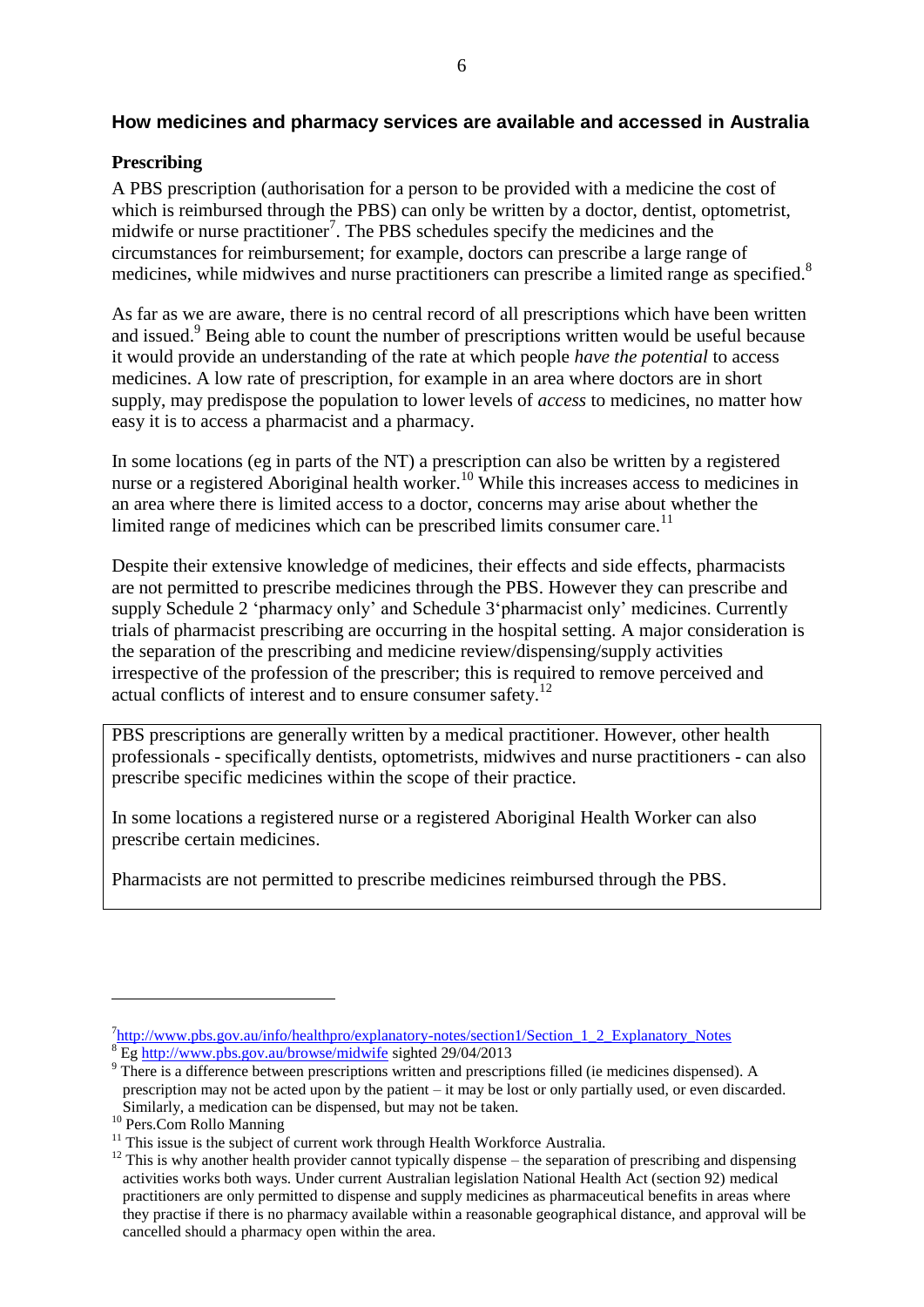#### **Supply of medicines**

Supply can occur through a process known as dispensing (which includes a review of the medicine's use, the consumer-specific labelling of the medicine and professional advice offered regarding the medicine) or through another authorised arrangement.

#### *Supply by dispensing*

The preferred process is dispensing by a pharmacist. This consists of the process of supply (including consumer-specific labelling) plus the process of the pharmacist counselling the patient (in writing, on the phone or face-to-face) to ensure that the medicine will be used as intended and that its use is as safe and as effective as possible. Other authorised processes (i.e. those not involving a dispensing pharmacist) involve supply only, with little or no advice from a pharmacist.

#### Community pharmacy

The majority of medicines dispensed in Australia are accessed through community pharmacies. Dispensing can be face-to-face in a registered community pharmacy or online.

Evidence of the quantity of medicines dispensed is available from PBS data from the Commonwealth Department of Health (DoH). Until recently, only medicines that attracted a government subsidy were recorded. However, details of all dispensed medicines on the PBS schedule have started to be recorded, providing a much more complete picture of the supply of medicines from community pharmacy. This is a great improvement on the quality and quantity of PBS data previously available.

Some community pharmacies offer an online service (eg Sydney-based Pharmacy Direct or Pharmacy Online Australia<sup>13</sup>). The customer is required to produce (or post) a prescription before scheduled medicines can be dispensed.<sup>14</sup>

## Public Hospital Pharmacy

Hospital pharmacies supply medication to inpatients on discharge and when patients attend emergency departments or outpatient clinics.

In general the medicines used in a hospital are agreed by the hospital's 'drug committee'. These include medicines listed on the PBS schedules (although the medicines may be used for indications not included in the PBS schedules), other medicines registered for use in Australia, and investigational and clinical trial medicines.

The amount of medicines provided on discharge from public hospitals is linked to the jurisdiction's agreement with the Australian Government regarding access of medicines through the PBS. For example hospitals in NSW and ACT cannot offer medicines through the PBS, Victorian hospitals generally only provide one dispensing of a PBS reimbursed medicine, while some hospitals in Queensland offer a repeat PBS prescription service.

Patients leaving private hospitals are usually provided with medicines reimbursed through the PBS. In both instances consumers access ongoing supplies of their PBS medicines from section 90 authorised pharmacies.

The volume of PBS medicines accessed through public and private hospitals is not clear since they are not reported separately in standard reports about PBS expenditure. It is possible that the volume is significant, especially for persons living in rural and remote areas where access to community pharmacy is more limited.

<sup>13</sup><http://www.pharmacyonline.com.au/>

 $14\overline{\text{State or Territory legislation still requires the pharmacy to get the hard-copy.}$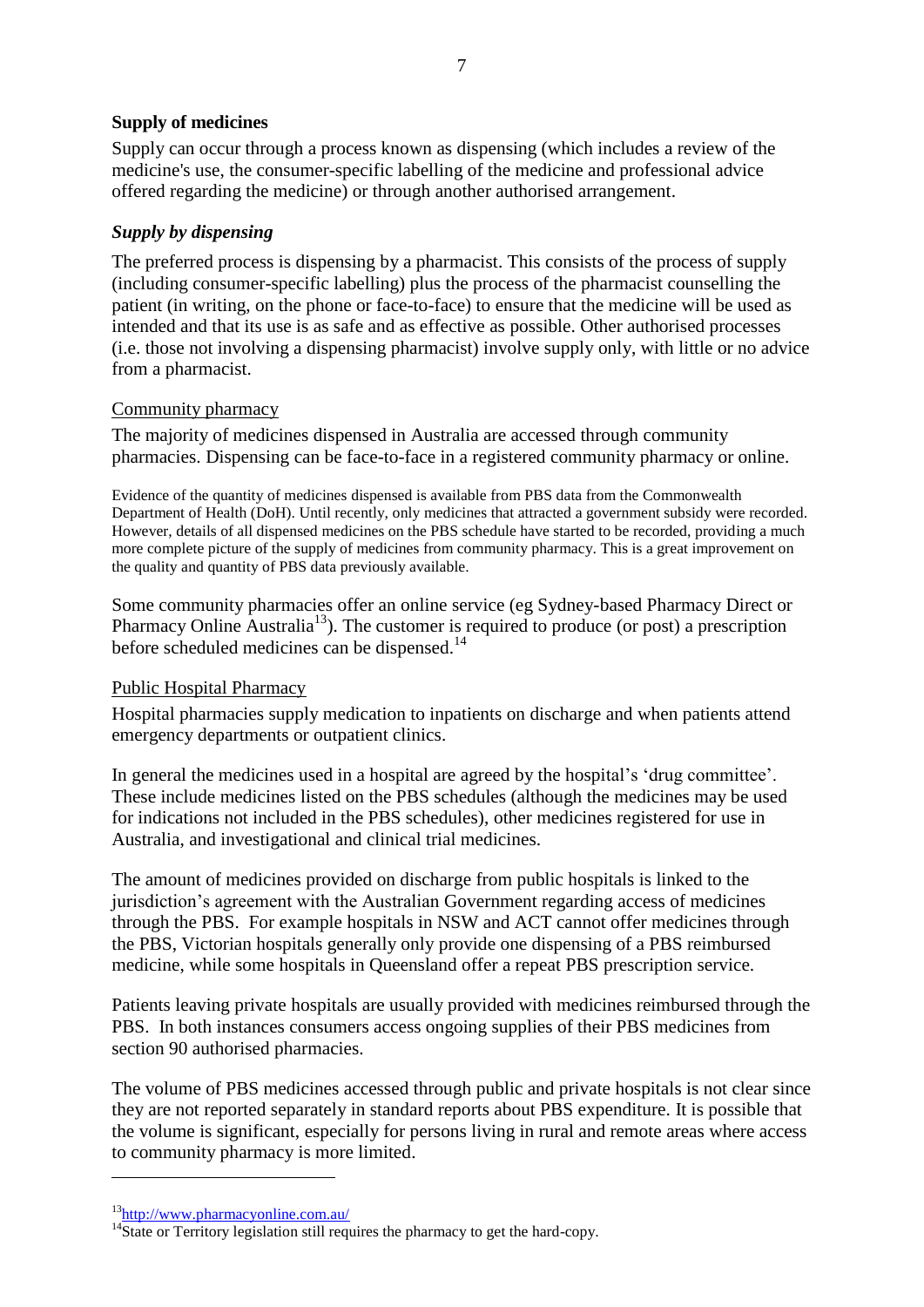Although details of total expenditure on medicines in hospitals may be available, the reporting does not distinguish between reimbursement systems that may or may not apply to every supply of every medicine. This is required as the same medicine may simultaneously be available through the PBS for a limited range of indications, be available through a clinical trial and be accessed by a patient ineligible to receive medicines through the PBS.

The medicines dispensed from hospital pharmacies include a range of PBS-scheduled medicines (including Section 100 medicines and chemotherapy medicines) and medicines funded through the hospital's budget (e.g. investigational medicines and medicines not listed on the PBS but funded by the jurisdictional and Commonwealth Governments).

Under current Australian legislation (National Health Act - section 92) medical practitioners are permitted to dispense and supply medicines as pharmaceutical benefits in areas where they practise if there is no pharmacy available within a reasonable geographical distance. Approval is cancelled should a pharmacy open within the area<sup>15</sup>.

# *Supply without dispensing*

Medicines can also be supplied to patients through methods other than dispensing by a pharmacist.

- Some Aboriginal Health Services (including some run by Aboriginal Controlled Community Health Organisations and some run by State Health Departments), are supplied with multiple doses of medicines by a community or hospital pharmacy. These medicines are then supplied to the consumer by a non-pharmacist (e.g. nurse or Aboriginal health worker), with likely lower level of safety and efficacy – but at least the patient has access to a medicine which would otherwise not be available to them.
- Doctors and Nurse Practitioners can carry a limited supply of medicines for use in emergencies ('prescriber bag'), which are supplied to the patient free of charge, with instructions for use provided by the doctor or nurse practitioner.
- Remote farms can be supplied with a 'bag' of medicines to be used in an emergency or if access to a usual source of supply is interrupted.
- Ambulances carry supplies of a number of medicines for use in transit.

In addition, boxes of medicines for a specified range of emergencies are held or distributed by the Royal Flying Doctor Service (RFDS), the Australian Armed forces and on ships.

## Overseas drug suppliers

These are private foreign companies selling medicines, such as [http://www.vitasprings.com.](http://www.vitasprings.com/) The customer is not required to produce a script<sup>16</sup>, PBS is not involved, and the customer pays the entire cost themselves, plus postage. The cost is often highly competitive. For example Melatonin, not on the PBS but potentially used for anyone over two years who has trouble sleeping, requires a script in Australia but may be imported cheaply. Melatonin costs \$30 per month on a private script in Australia, while from US websites it is possible to obtain many months' worth of Melatonin for the same outlay (\$4.95 for a pack of 100 and a maximum import of two packs, with \$20 postage and handling).<sup>17</sup>

<sup>&</sup>lt;sup>15</sup>Lim D, Emery J, Lewis J & Sunderland V.B (2009) 'A systematic review of the literature comparing the practices of dispensing and non-dispensing doctors' Health Policy Vol 92:1-9

<sup>&</sup>lt;sup>16</sup>Prescription-only items in Australia still require prescribing by an Australian prescriber.

<sup>&</sup>lt;sup>17</sup> Pers. Com. Jo McCubbin.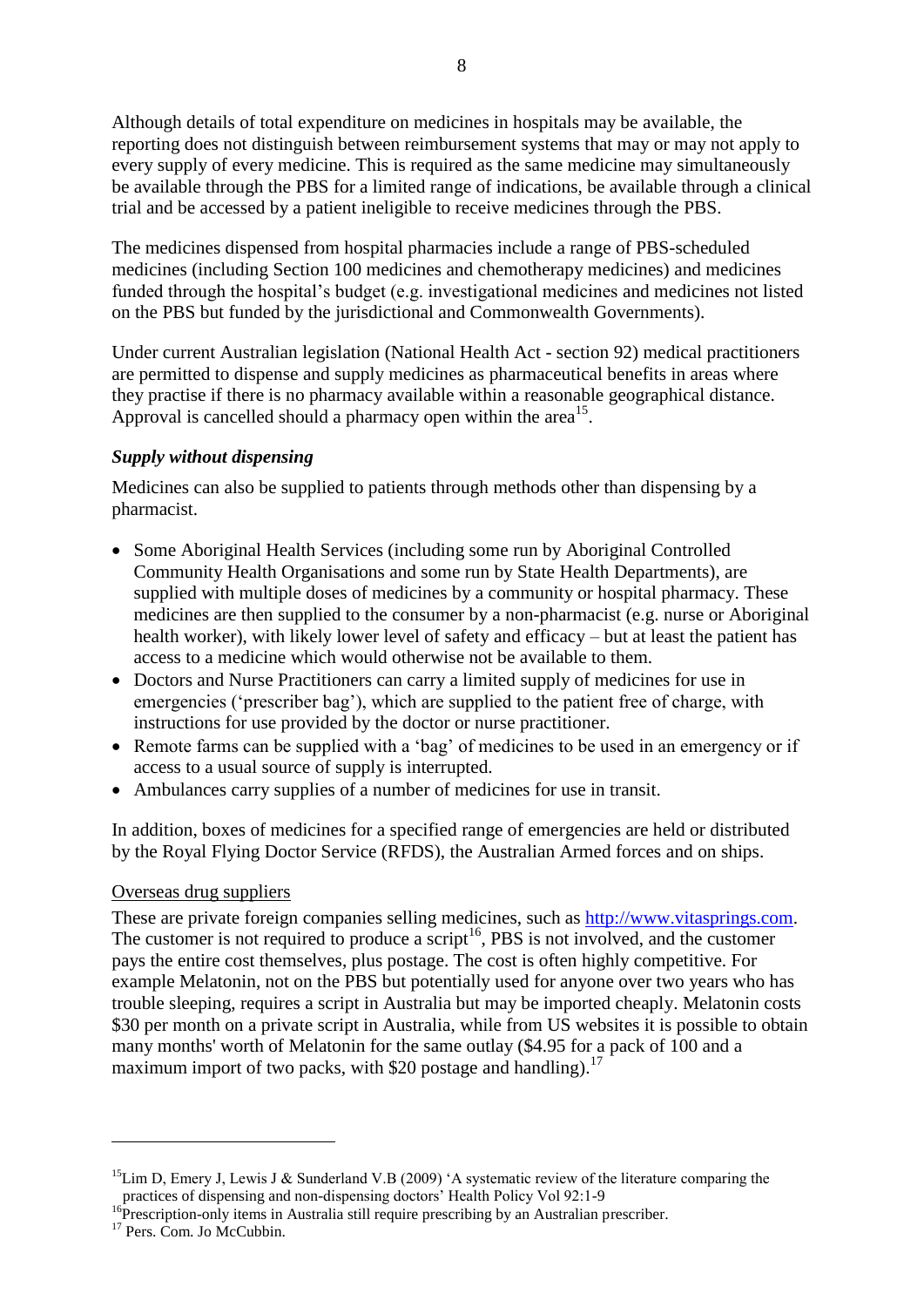A potential danger of sourcing medicines from overseas is that the consumer may not be purchasing what they have paid for due to the problem of counterfeit drugs.

It is not clear what proportion of medicines is sourced by Australians online. In 2011, fewer than 1 per cent of Australians over the age of 50 bought their medicines online<sup>18</sup>, and many of these would have been from legitimate Australian online pharmacies. No doubt a proportion of them were from overseas sources.

Medicines supplied through Section 100 arrangements by Remote Aboriginal Health Services About 174 remote health services are registered to receive medicines via Section  $100^{19}$  Of these, 60 are Aboriginal Community Controlled Organisations (ACCOs)<sup>20</sup> and 114 are state/territory operated.

ACCOs which are not registered with the scheme presumably rely on patients accessing PBS schedule medicines in the normal manner: dispensed to individual consumers through community pharmacies, which may involve subsidisation through the Close the Gap PBS Copayment Measure.

For a service to be eligible<sup>21</sup> under Section 100, it must be primarily for Aboriginal or Torres Strait Islander people, the area must be classified as remote under RRMA, and the service must have safe, adequate and secure storage facilities. Also the Health Service must employ or be in a contractual relationship with health professionals who are suitably qualified under the legislation of the relevant state and territory to supply all pharmaceutical benefits covered by the Section 100 arrangement and must undertake that all supply of pharmaceutical benefits will be made under the direction of such qualified persons.

In 2011-12, about \$42.7 million worth of PBS-listed medicines were provided through this scheme to remote Aboriginal Health Services<sup>22</sup>, through which they are supplied to patients.

These medicines are sourced from community or hospital pharmacies, with a supply fee (set at \$2.81) paid to the community or hospital pharmacy, rather than a dispensing fee of \$6.63. The lower fee charged under PBS by community pharmacists reflects the fact that medicines are not dispensed to an individual consumer, but supplied in bulk and that there may be no advice or professional pharmacy services associated with supply.

Medicines arrive in bulk at the service, where they are stored securely and supplied to consumers with instructions provided by a doctor or by a nurse or Aboriginal Health Worker under the supervision of a medical practitioner. There is some controversy about the lack of opportunity for pharmacists to speak with patients, provide written instructions, review medicines and so on. This raises concerns about patient risk, and the lack of monitoring of

<sup>&</sup>lt;sup>18</sup> The Pulse: Buying medicines online: know the risks. Kathy Graham  $27/07/2011$ . <http://www.abc.net.au/health/thepulse/stories/2011/07/27/3277837.htm> viewed 13/07/2013

<sup>&</sup>lt;sup>19</sup> Supply of pharmaceutical benefits to remote area Aboriginal Health Services (AHSs) under Section 100 of the National Health Act.

 $20<sup>20</sup>$ In total, there are about 150 ACCOs in Australia, many of which are located in areas which would not be considered remote.

<sup>&</sup>lt;sup>21</sup> http://www.health.gov.au/internet/main/publishing.nsf/Content/health-pbs-indigenous-eligibility. 22

http://www.health.gov.au/internet/main/publishing.nsf/Content/AC97597F257E6ABBCA257BF0001FE872/\$Fi le/Expenditure%20and%20Supply%20Factsheet%202010-12.pdf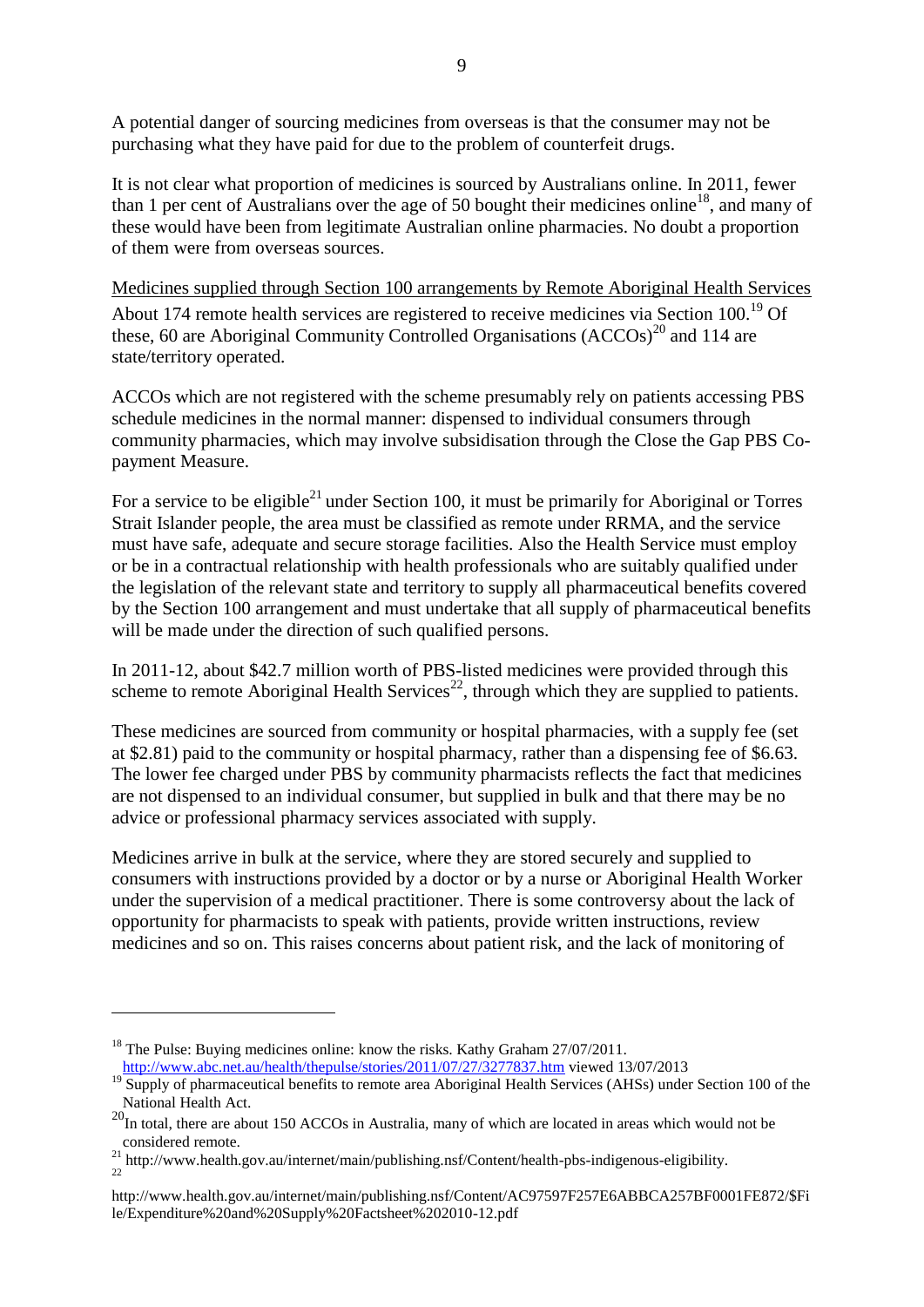adherence, poly-pharmacy issues and review of medicines<sup>23</sup> - the sort of problems which pharmacists routinely address.

Transport<sup>24</sup> of medicines from pharmacy to Aboriginal Health Service (AHS) is by courier or by post. However, some medicines (eg morphine) are classified by Australia Post as illicit and are not permitted to travel by post. $^{25}$ 

A review of Section 100 as it applies to supply of Indigenous people was recently completed. <sup>26</sup> There has as yet been no Government response. The scheme's essential features are:

- the supply of PBS medicines to AHSs through the existing network of community pharmacies, and at no cost to the patient;
- utilising the existing infrastructure provided at the local remote AHSs, and not requiring the patient to travel to other venues;
- providing a one stop shop at the AHS (patient gets medications and advice for using them at the time of visiting the AHS);
- allowing the patient to access medicines in a culturally appropriate setting; and
- not requiring the patient (or staff) to provide Medicare cards, Pension or Health Care concession cards for eligibility purposes or to keep track of PBS Safety‐Net information.

The Section 100 Support Allowance pays for two visits by a pharmacist to an Aboriginal health service per year. However the work backlog after 6 months is often so great that there is anecdotal evidence that the pharmacist has little time to achieve anything apart from 'stock control', with little or no opportunity to provide necessary professional support.<sup>27</sup>

## A medical practitioner or nurse practitioner 'prescriber bag'

Certain medicines are provided without charge to prescribers who in turn can supply them free to patients for emergency use.<sup>28</sup>

Once a month, the doctor or nurse practitioner can complete an order form and obtain a limited number and range of medicines *gratis* from a pharmacist (who bills PBS). The practitioner can order up to a specified number of each medication each month as a Prescriber Bag ('emergency drug supply' – also known as 'Doctor's bag' supply) and no recording is required.

Although the practitioner is not meant to carry more than a specified number of units of each medicine, there appears to be no way of knowing what they have in their possession, and no way of knowing what proportion of these units of each medicine is actually provided to patients. It is not known whether medicines subject to such arrangements are more likely to be ordered and handed out in rural and remote areas than in major cities.

<sup>&</sup>lt;sup>23</sup> Pers com Fran Vaughan, Rollo Manning, Anne Leversha, Lindy Swain

<sup>24</sup>Pers com Andrew Robson

<sup>&</sup>lt;sup>25</sup>Schedule 8 drugs as defined by the relevant State or Territory drugs and poisons legislation are excluded from s100 arrangements. Also excluded are pharmaceutical benefit items supplied to medical practitioners as emergency drugs (Doctors Bag).

<sup>26&</sup>lt;br>Senate Community Affairs References Committee 2011

<sup>&</sup>lt;sup>27</sup> Pers com Lindy Swain

<sup>28</sup>http://www.pbs.gov.au/browse/doctorsbag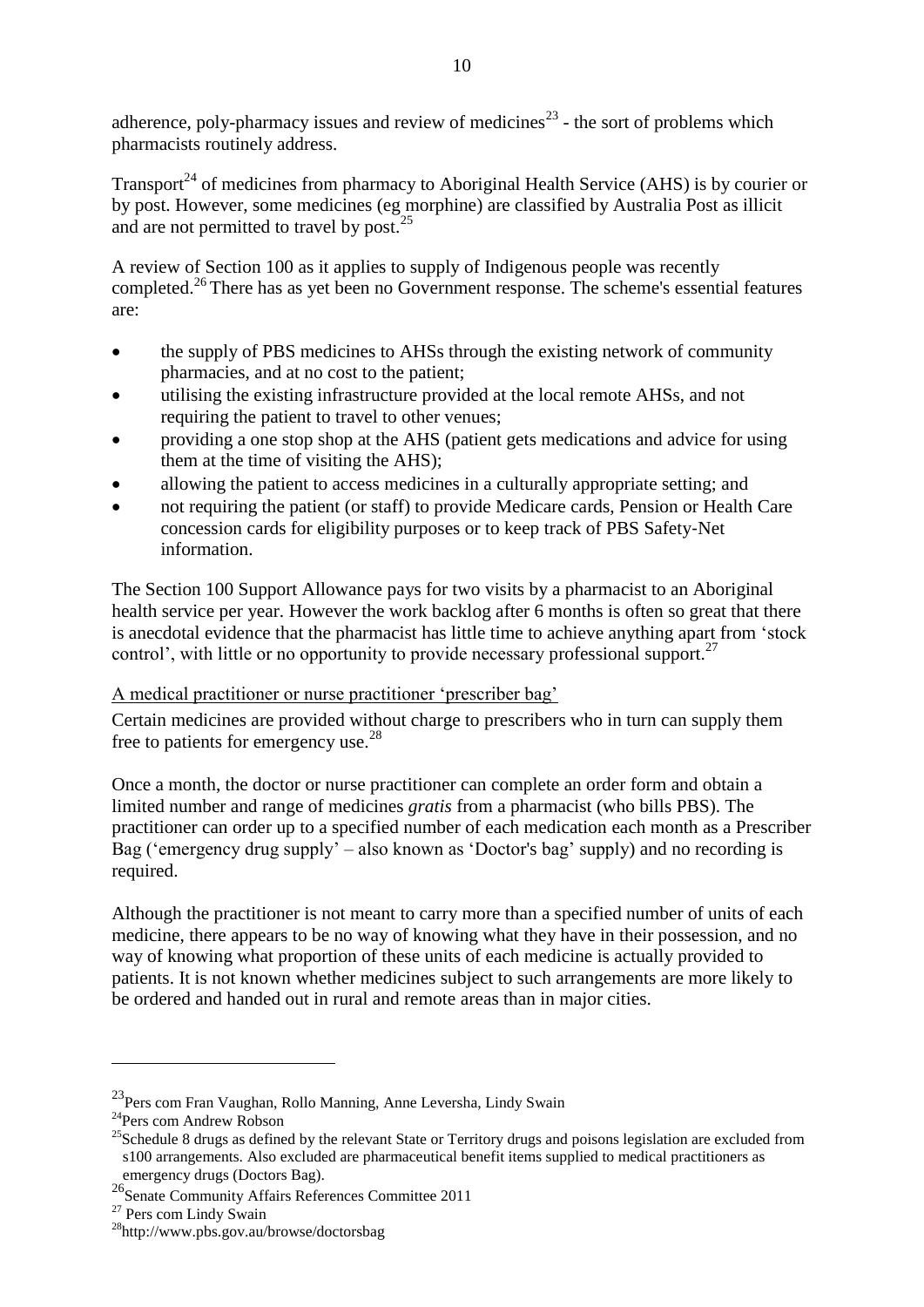#### Residential Aged Care Facility

The local community pharmacy or another contracted pharmacy will supply ready-for-use individual consumer pre-packs (a Dose Administration Aid, DAA) based on details supplied by the residential aged care facility and prescriptions provided. Payment is shared by the consumer and the residential facility.

#### Ambulance

Paramedics employed by public ambulance services administer some medicines to their patients. These include Narcan for heroin overdoses; pain relief; medicines to address asthma emergencies; thrombolytics, etc. Similar arrangements apply through volunteer organisations but volunteers in rural and remote areas have a narrower scope of practice and a narrower list of medicines available. The paramedic is neither the prescriber nor the dispenser; the authority vests in the service under a variety of arrangements. Stock is carried in the ambulance.<sup>29</sup> It is not clear how the cost of the medicines is covered in every instance - but it is not through the PBS.

## Royal Flying Doctor Service (RFDS)

The RFDS is responsible for over 2,500 medical chests located in remote locations across Australia including at parks, police stations, remote homesteads, pastoral stations, hotels, roadhouses, Aboriginal and Torres Strait Islander communities, outback schools and mining exploration sites. The contents of the chest are reviewed regularly at a national level to ensure relevance and currency of medicines. The majority of the contents of the chest are available to be used only on advice from RFDS doctors, primarily for acute presentations.

These medical chests are made available free of charge and are funded by the Commonwealth under the RFDS Traditional Services contract. In addition, in some locations RFDS can provide medical chests on a commercial basis with proceeds returned to support RFDS operations.

## *How does this supply vary across Australia?*

The purpose of the proposed research and action project would be to describe exactly how access and supply of medicines and professional pharmacy services differs outside major cities. At this stage Table 1 may be as close as we can get.

Expenditure on medicines could provide a proxy for actual 'service' provided by medicines; however, as Table 2 demonstrates, even expenditure data are very scarce. Only occasionally is information about expenditure in rural areas available.

In addition, it is probable that some of the expenditure is reported more than once; for example, expenditure on highly specialised drugs may also be reported under PBS government expenditure. Currently it is not clear what expenditure is reported under which category. One of the outcomes of the proposed major study would be an accurate and completed table.

<sup>29</sup>Pers comm. Greg Mundy CAA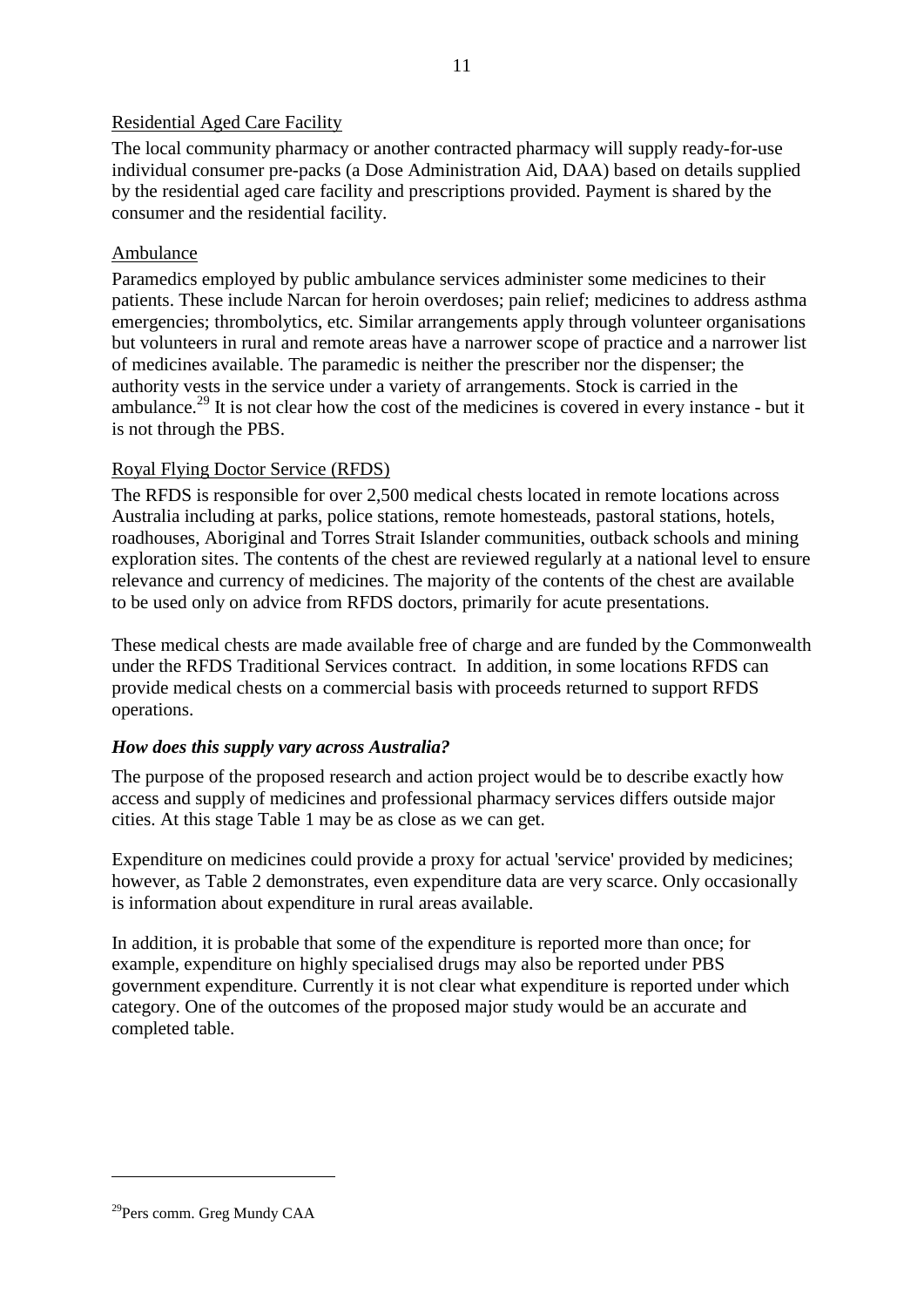#### **Table1: How does expenditure on and access to medicines vary across Australia?**

| Source                                                     | <b>Major Cities</b>                                      | Regional                                                                                   | Remote                                                                                       | Total expenditure (millions \$)                 |
|------------------------------------------------------------|----------------------------------------------------------|--------------------------------------------------------------------------------------------|----------------------------------------------------------------------------------------------|-------------------------------------------------|
| Community pharmacy                                         | $\sim$ \$750 per card <sup>30</sup><br>holding person pa | $\sim$ \$600 per card holding<br>person pa                                                 | ~\$560 per card holding person pa                                                            | PBS \$5,492<br>People \$1,152                   |
|                                                            |                                                          |                                                                                            |                                                                                              |                                                 |
|                                                            | to incomplete data                                       |                                                                                            | Expenditure per non cardholder may be similar across areas, but the situation is unclear due |                                                 |
| Public Hospital Section 100                                |                                                          | May be lower due to                                                                        | May be lower due to complications                                                            | PBS?~\$800 (double counting row 1               |
| highly specialised drugs                                   |                                                          | complications negotiating<br>legislative requirements                                      | negotiating legislative requirements<br>around physical access to drugs                      | above?)<br>People $~57$                         |
|                                                            |                                                          | around physical access to<br>drugs                                                         |                                                                                              |                                                 |
| Private Hospital Section 100                               |                                                          | Likely lower (less access to                                                               | Likely much lower (very low levels                                                           | PBS?~\$600 (double counting row 1               |
| highly specialised drugs                                   |                                                          | private hospitals)                                                                         | of access to private hospitals)                                                              | above?)                                         |
|                                                            |                                                          |                                                                                            |                                                                                              | People~\$8                                      |
| Dispense scripts prior to<br>discharge from hospital       |                                                          | Probably lower (scarcity of<br>hospital pharmacists on                                     | Probably much lower (rare or no<br>pharmacists on site?)                                     | \$??? (PBS or State/Territory Health<br>Dept??) |
|                                                            |                                                          | site?)                                                                                     |                                                                                              |                                                 |
| Overseas supplier                                          |                                                          | Likely greater need to purchase on-line in rural, but lesser infrastructure in rural areas |                                                                                              | Less than 1% (ie less than about \$100)??       |
| <b>Aboriginal Health Services</b><br>accessing Section100+ | none                                                     | Limited                                                                                    | substantial                                                                                  | Section 100 special arrangements $\sim$ \$50    |
| Other AHS                                                  |                                                          | Individuals obtain medication from local Community Pharmacy                                |                                                                                              | \$? PBS? (see row 1 above)                      |
| Prescribers (Drs) bag                                      |                                                          | Possibly lower due to lower prevalence of GPs consults                                     |                                                                                              | $-$ \$15                                        |
| <b>RFDS</b>                                                | none                                                     | Limited                                                                                    | substantial                                                                                  | $\overline{\mathcal{L}}$                        |
| Boxes at remote farms, RFDS<br>etc                         | none                                                     | Limited                                                                                    | substantial                                                                                  | $\overline{\mathcal{L}}$                        |
| Total                                                      | $\overline{\mathcal{L}}$                                 | $\overline{?}$                                                                             | $\gamma$                                                                                     | $\boldsymbol{\mathcal{P}}$                      |

<sup>30</sup> See PBS in Glossary.

 $\overline{a}$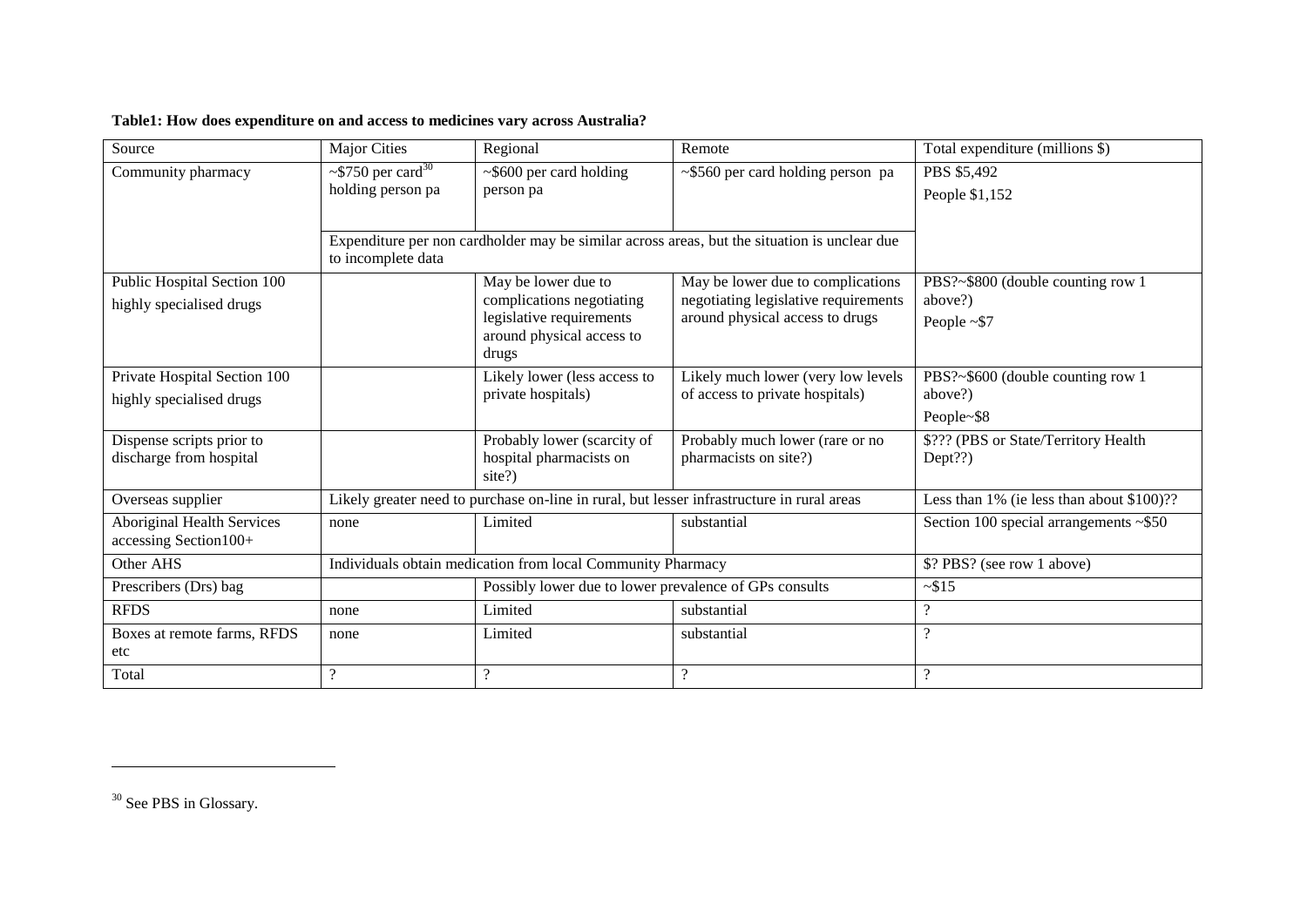| Supply                                            | <b>MC</b>           | IR                       | <b>OR</b>      | $\mathbf R$    | <b>VR</b>      | Australia           |
|---------------------------------------------------|---------------------|--------------------------|----------------|----------------|----------------|---------------------|
|                                                   | \$A million         |                          |                |                |                |                     |
| PBS 2006-07                                       |                     |                          |                |                |                |                     |
| -govt                                             | 3678                | 1191                     | 521            | 99             |                | 5492                |
| -patient copayment                                | 788                 | 237                      | 108            | 19             |                | 1152                |
| <b>RPBS</b>                                       | $\overline{\gamma}$ | $\overline{?}$           | $\overline{?}$ | $\overline{?}$ | $\overline{?}$ | $\overline{\gamma}$ |
| Section 100 highly<br>specialised drugs (2011-12) |                     |                          |                |                |                |                     |
| -Public hospitals (govt)                          | $\overline{?}$      | $\overline{\mathcal{L}}$ | $\overline{?}$ | $\overline{?}$ | $\overline{?}$ | 785                 |
| -Public hospitals (patient)                       | $\overline{?}$      | $\overline{?}$           | $\overline{?}$ | $\overline{?}$ | $\overline{?}$ | $\overline{7}$      |
| -Private hospitals (govt)                         | $\overline{?}$      | $\overline{\mathcal{L}}$ | $\overline{?}$ | $\overline{?}$ | $\overline{?}$ | 622                 |
| -Private hospitals (patient)                      | $\overline{?}$      | $\overline{?}$           | $\overline{?}$ | $\overline{?}$ | $\gamma$       | 8                   |
| Section 100 ATSI (2010)                           | $\overline{?}$      | $\overline{?}$           | $\overline{?}$ | 45?            |                | 45                  |
| Overseas supply                                   | $\gamma$            | $\overline{?}$           | $\overline{?}$ | $\overline{?}$ | $\overline{?}$ | < 100               |
| Doctors Bag 2011-12                               | $\gamma$            | $\overline{?}$           | $\overline{?}$ | $\overline{?}$ | $\gamma$       | $\overline{13}$     |
| Hospital pharmacies                               | $\gamma$            | $\gamma$                 | $\gamma$       | $\gamma$       | $\gamma$       | $\overline{2}$      |
| <b>RFDS</b>                                       | $\overline{2}$      | $\gamma$                 | $\gamma$       | $\gamma$       | $\gamma$       | $\gamma$            |
| Ambulance                                         | $\gamma$            | $\overline{?}$           | $\overline{?}$ | $\overline{?}$ | $\gamma$       | $\gamma$            |
| Total                                             |                     |                          |                |                |                |                     |

**Table 2: Expenditure on medicines in Australia, by remoteness area.**

Sources: [http://www.pbs.gov.au/statistics/2011-2012-files/table-15b.pdf,](http://www.pbs.gov.au/statistics/2011-2012-files/table-15b.pdf) and AIHW 2011, and [http://www.pbs.gov.au/info/statistics/asm/asm-2010#specialised\\_drug\\_programs](http://www.pbs.gov.au/info/statistics/asm/asm-2010#specialised_drug_programs), an[dhttp://www.pbs.gov.au/info/browse/statistics#HSD-Expenditure](http://www.pbs.gov.au/info/browse/statistics#HSD-Expenditure) (all cited 10/07/2013).

Notes: It is possible that the amounts expended as co-payments by both concession card holders and the general public is greater than the \$1,152 million described in the table above. As far as we understand it, the amounts described here are those associated with dispensing only where PBS was billed. For those medicines costing less than the PBS copayment amount, there has historically been no record of the patient's expenditure. However, as discussed, new PBS data will describe all purchases of PBS schedule medicines for the first time.

#### **Professional pharmacy services**

Pharmacists who provide services through a section 90 authorised community pharmacy can seek approval from Medicare to offer Meds Check and Diabetes Meds Check services which can attract a payment from the Australian Government through the Community Pharmacy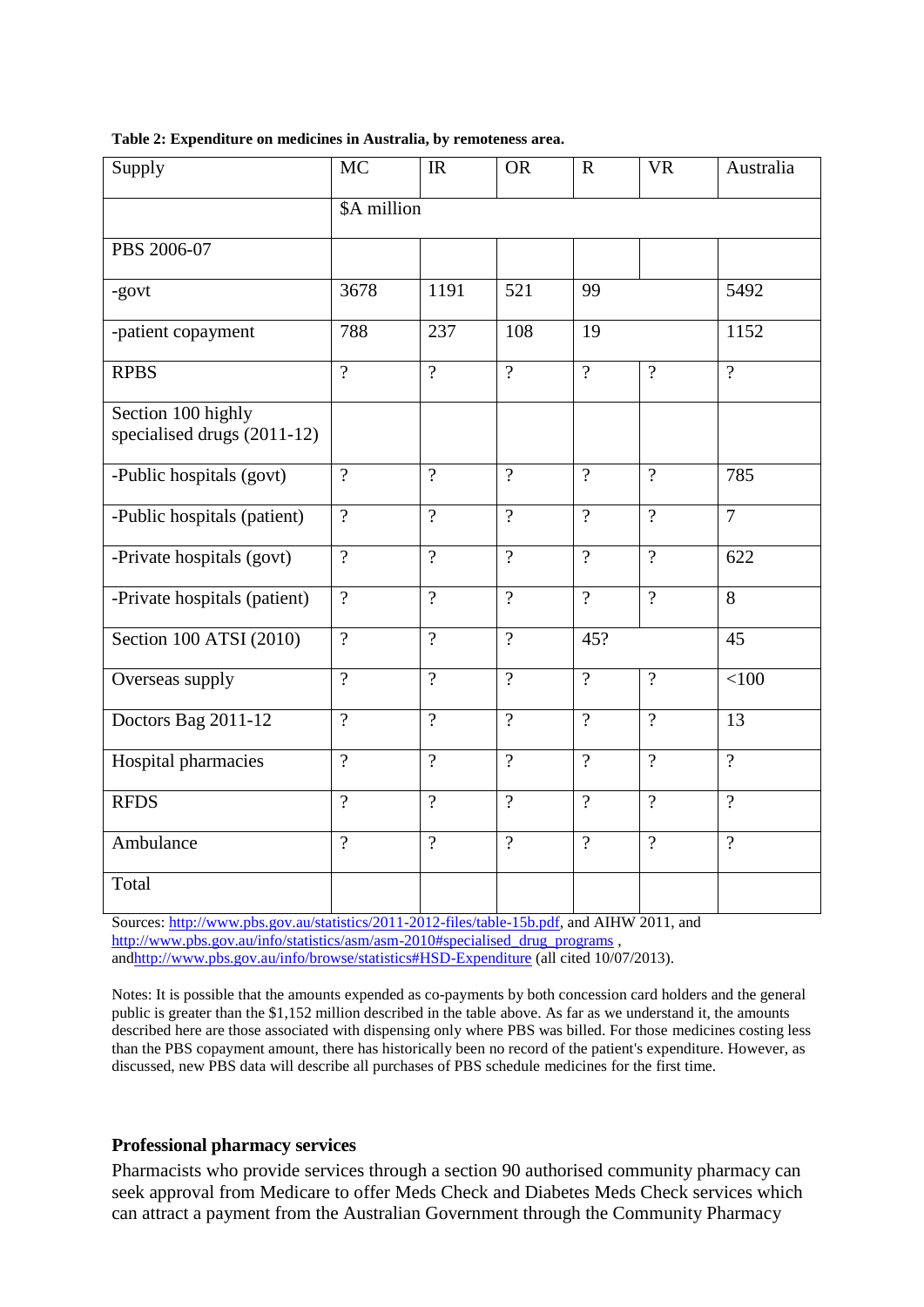Agreement. In addition, accredited pharmacists can conduct Home Medicines Reviews (HMRs) and Residential Medication Management Reviews (RMMRs). To do so, they need to be accredited to provide services that can attract a payment from the Australian Government through the Community Pharmacy Agreement (eg complete a short course equivalent to about 80 hrs of  $CPD$ .<sup>31</sup>

In addition to these important services provided by community and/or hospital pharmacists, hospital pharmacists also provide professional services in hospital.

As is the case for community pharmacists, the major role of pharmacists in hospitals is to provide a clinical pharmacy service to support the safe and effective use of medicines during the patient's episode of care. They check prescriptions written by doctors and make suggestions as required to maximise safety and the effectiveness of the medicines. For example, in regional and metropolitan hospitals the medication regimen for a patient may be prescribed by a medical intern and then reviewed by a hospital pharmacist, while in a small hospital it may well be the patient's GP who prescribes. In the latter case there is little likelihood of the prescription being reviewed by a hospital pharmacist because they are unlikely to be employed in a hospital with less than 50 beds. With no pharmacist on site, small rural hospitals may have the use of one visiting from a nearby larger hospital or have services provided through a contact arrangement with a community pharmacy.

Studies<sup>32</sup> indicate that employing hospital pharmacists in this role provides benefits in terms of mistakes prevented. A major Australian study showed that for every dollar spent on pharmacists to initiate changes in medication management, approximately \$23 was saved through beneficial impacts on length of stay, the probability of readmission, and the costs of medical procedures and laboratory monitoring.<sup>33</sup>

Hospital pharmacists compile a patient's medication history to validate which medicines the patient is actually taking and to identify which medicines the patient has at home. The pharmacist then checks this against the medication chart, reconciles the two lists and sorts things out if they don't match.

If a medicine is added to the patient's treatment, the hospital pharmacist then reviews the sum total of the medicines to ensure they are correct and at the correct dose. They also check the patient's clinical parameters and disease progression to make sure that the medicines used are appropriate and safe.

At discharge, the doctor writes the discharge prescription, the hospital pharmacist checks that it is correct and includes all the medicines required; the discharge script takes into consideration the medicines that the patient is already taking. The hospital pharmacist will discuss with the patient how and what to take, as well as any other noteworthy aspects of the medicines, to ensure that the patient will be as safe as possible and that the medicines they will use will have the optimal effect on their health.

 $31$  Further details of Meds Checks, HMRs and RMMRs are in the glossary.

<sup>32</sup> Pers Comm. Anne Leversha

 $33D$ ooley MJ, Allen KM, Doecke CJ et al. A prospective multicentre study of pharmacist initiated changes to drug therapy and patient management in acute care government funded hospitals. Br J Clin Pharmacol 57:4; 513-21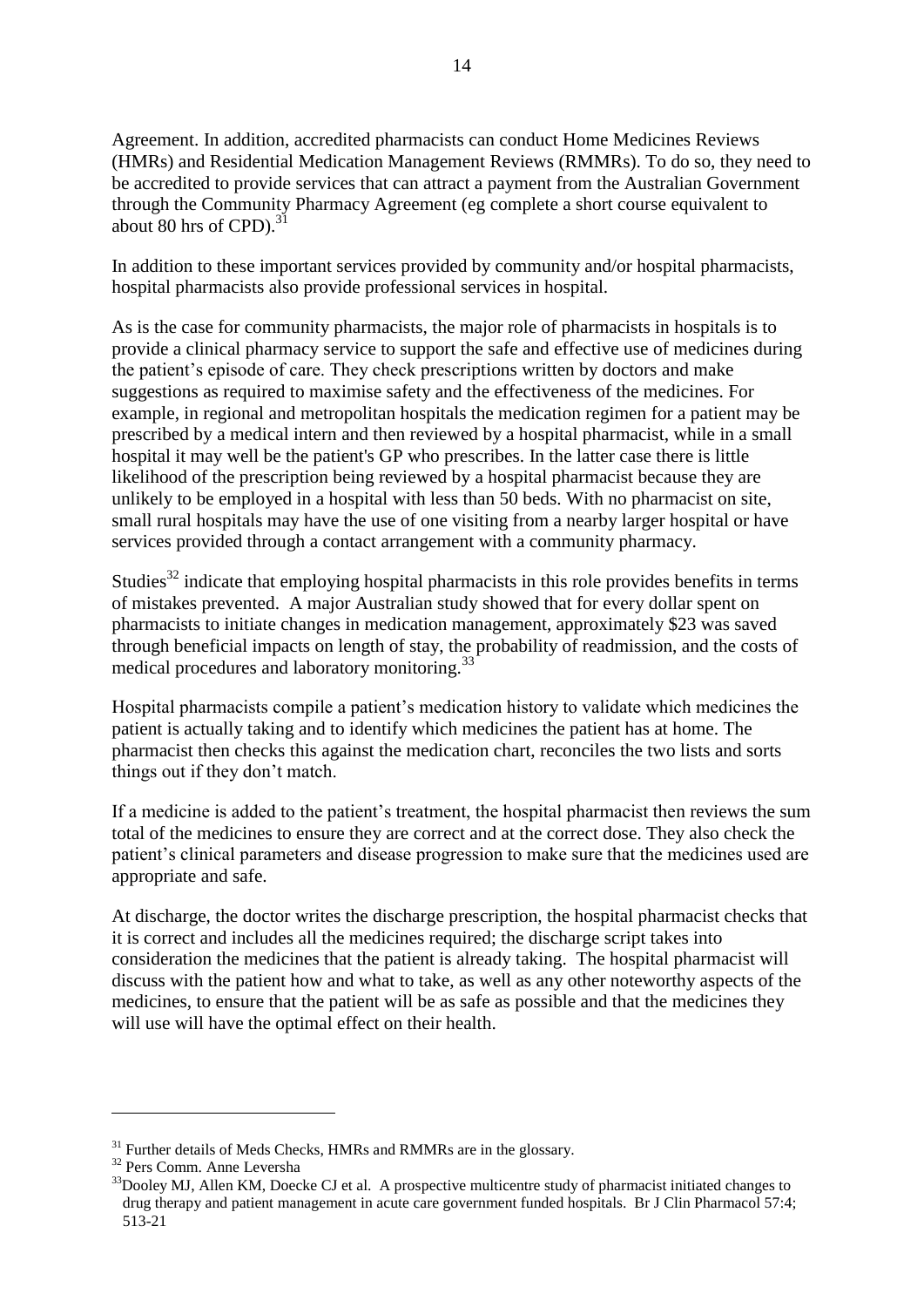If the patient is discharged to a nursing home, the hospital pharmacist faxes the details to the local community pharmacist. This is based on the medication chart which the hospital pharmacist has reviewed as part of the discharge process.

Similar to the professional pharmacy services offered in the community, hospital pharmacists also provide medication review services in outpatient clinics. In some hospitals these services are provided as an 'outreach' service in the patient's home.

All of these professional pharmacist activities occur independently but in parallel with the physical supply of the medicines.

## <span id="page-14-0"></span>**Issues to be investigated in greater depth**

There are a number of issues to be investigated in greater depth and which can enhance access to medicines and professional pharmacy advice in rural and remote Australia.

During the course of developing this paper, it has become evident that the 'number of prescriptions filled', although important, is not the only issue to be considered in efforts to improve the quality of pharmacy services for people in rural areas. Other issues include the following:

- 1. Professional Medicine Reviews;
- 2. pharmacy outposts or depots;
- 3. non-medical prescribing by pharmacists;
- 4. review of arrangements related to Section 100 supply to Aboriginal Health Services (AHS) and review of the additional arrangements related to pharmacists visiting and advising AHSs;
- 5. transport of some Section 100 medicines and maintenance of cold chain;
- 6. PhARIA and the 8-pharmacy rule;
- 7. enhancing opportunities for young pharmacists to work in rural and remote areas;
- 8. enhanced reporting of pharmacist labour force data by remoteness; and
- 9. enhanced reporting of all the PBS, Section 100 etc in such a way as to be able to validly compare the volume of dispensing/supply across the various regions of Australia, including by Medicare Locals.

These issues can be broadly categorised as:

- 1. improving advice, information and review of medicines for people in more remote locations or marginalised situations;
- 2. improving access of people in rural and remote areas to pharmacies and pharmacists (i.e. workforce numbers issue); and
- 3. data reporting issues.

Each of these will be considered in turn.

#### **Improving advice, information and review**

Improved access to advice on medicines (e.g. professional services, giving advice, supervision, medication review etc) has real potential to improve people's health and save the health system money. For example, costs to the Canadian health care system resulting from medication non-adherence have been estimated to be between \$7 billion and \$9 billion per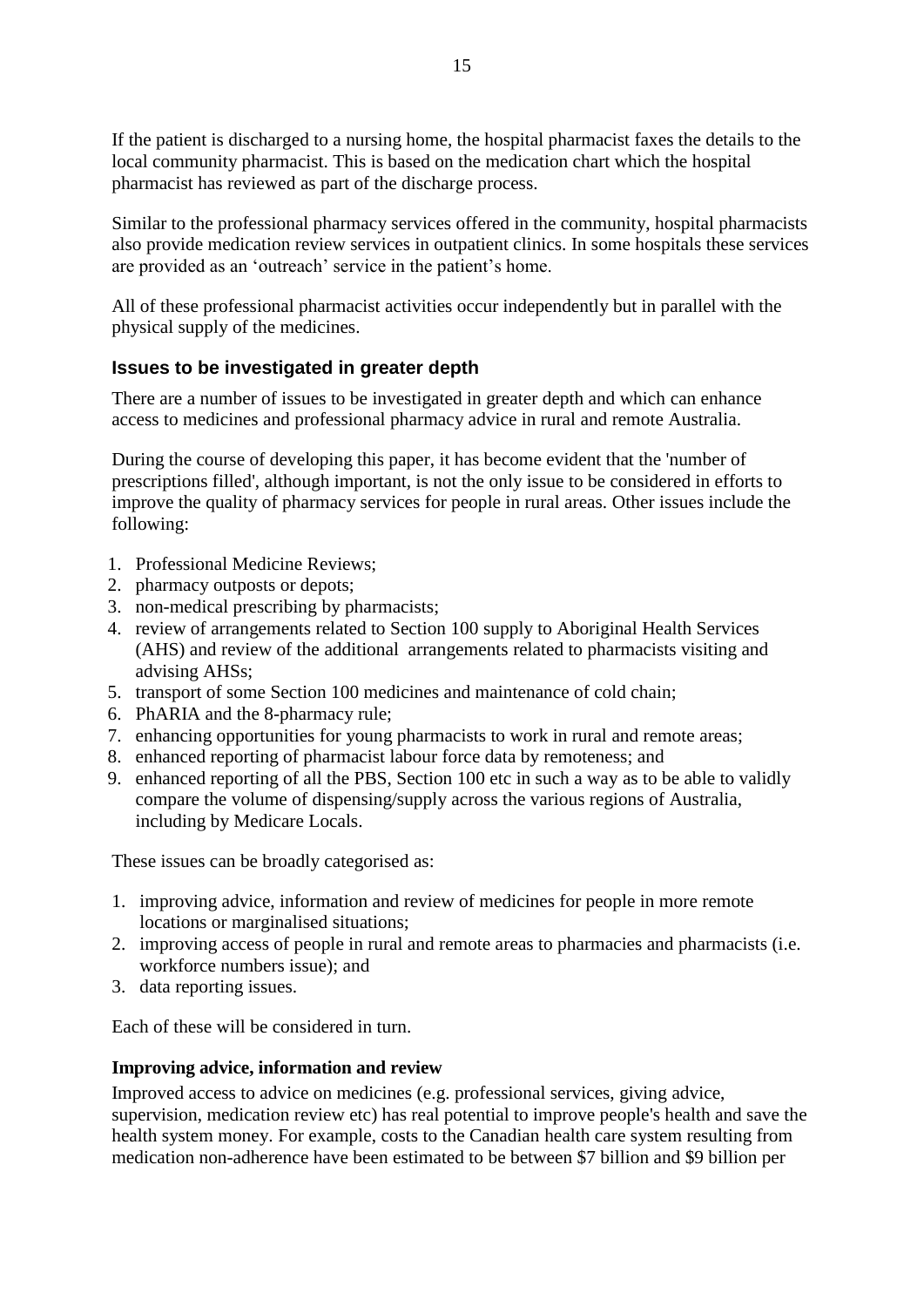## *Professional medicines review*

Professional medicines reviews (Meds checks, home medicines reviews and Residential Medication Management Reviews—see Glossary) include home medicine reviews (HMRs), the subject of a recent Government report<sup>35</sup>, are a potentially valuable service to reduce the probability of health complications due to inappropriate use of medicines. It might be assumed that these would be most effective in rural and Indigenous settings.

The cost of an HMR is covered by the Australian Government as part of the Community Pharmacy Agreement, with the HMR service provider being reimbursed for the service. However, the review has to occur within the consumer's home (unless prior approval is granted), which restricts their use in small rural, remote and Indigenous communities. When an HMR is undertaken in a person's home, the reviewer can assess if there are other issues such as non-compliance, poor storage or accumulation of medicines. They can also assess other issues such as how the patient is looking after themselves. HMRs can result in referrals for ACAT assessments as well as feedback on medicine use.

Similarly Meds Check services, which were specifically developed as in-pharmacy activity, can only be accessed when the consumer physically interacts with a pharmacist in a section 90 authorised community pharmacy.

There may be considerable opportunity for salaried pharmacists to operate in a role which reviews and advises medicines locally in a range of rural and remote settings (including Aboriginal health services). They could be based in a small rural hospital or a Medicare Local as part of a larger state or regional team.

Concerns have been expressed about the need for certain medicine reviews to be conducted in a patient's home or within the community pharmacy, which is logistically difficult in many rural and remote areas, and culturally inappropriate in a number of situations for some population groups.

The PhARIA classification system could be used to provide automatic approval for a medicine review to be conducted outside the consumer's home. There should be modification of the rules to allow medicines reviews in central locations such as a community health centre or an Aboriginal Health Service. The use of PhARIA to determine travel allowances should also be reviewed so as not to discourage pharmacists from undertaking medicines review activities in these locations.

# *Registered locations and pharmacy depots*

1

Legislative restrictions, designed to make sense in metropolitan areas, over-complicate and impede the work of pharmacists in rural and especially remote areas. Of particular concern is

<sup>34</sup>Coambs R, Jenson P, Her M, et al. *Review of the Scientific Literature on the Prevalence, Consequences, and Health Costs of Non-compliance and Inappropriate Use of Medication in Canada.* Ottawa, Ontario: Pharmaceutical Manufacturers of Canada; 1995.

<sup>35&</sup>lt;br>[http://www.health.gov.au/internet/main/publishing.nsf/Content/B2992EBF12BE7E1ECA2573D8007F91F3/\\$](http://www.health.gov.au/internet/main/publishing.nsf/Content/B2992EBF12BE7E1ECA2573D8007F91F3/$File/HMR%20Final%20Report.pdf) [File/HMR%20Final%20Report.pdf](http://www.health.gov.au/internet/main/publishing.nsf/Content/B2992EBF12BE7E1ECA2573D8007F91F3/$File/HMR%20Final%20Report.pdf)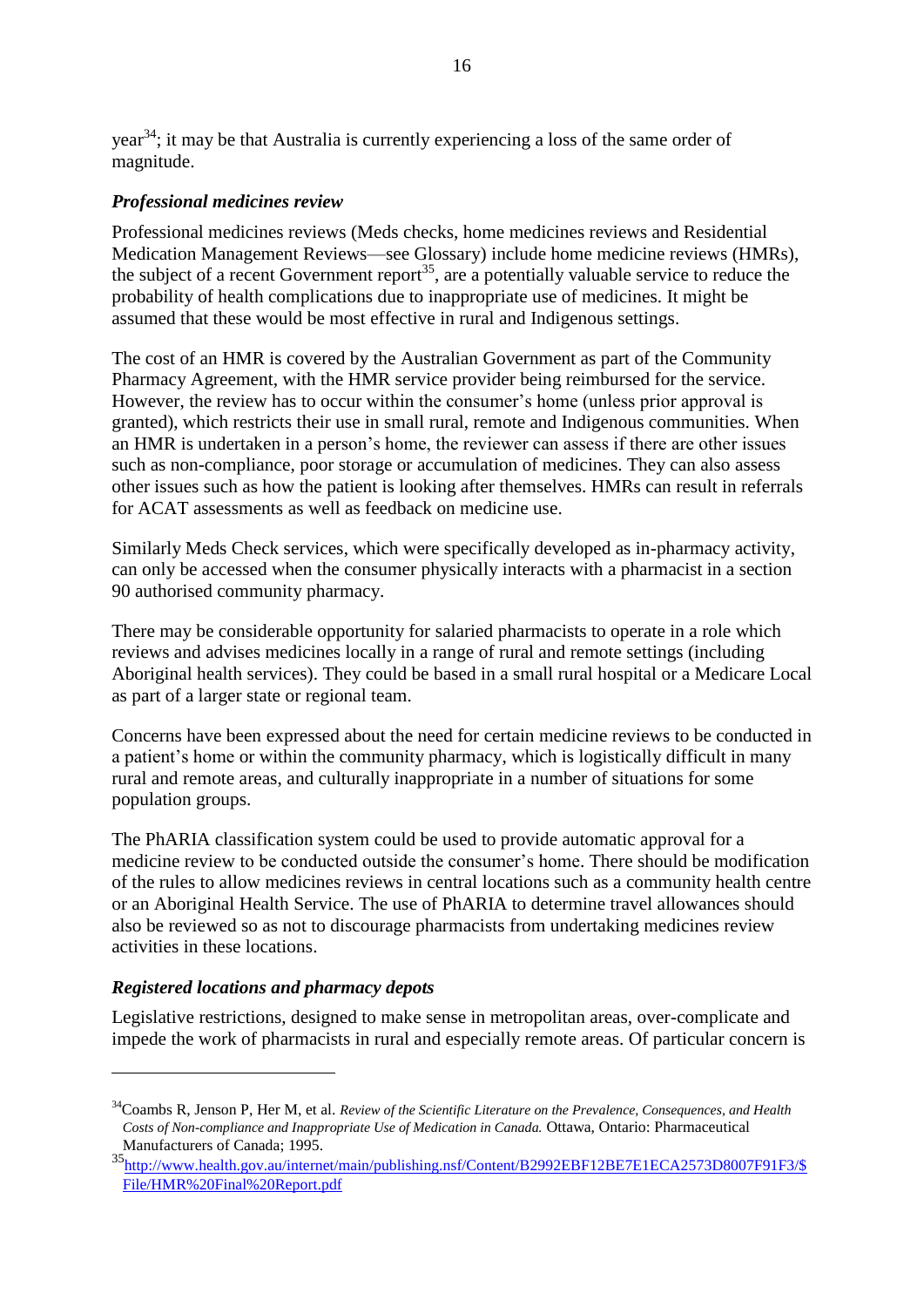the fact that legislative requirements tie a pharmacist's dispensing and counselling to a registered location. This restricts them in playing what could be a very constructive role in remote communities.

The legislative opportunity for pharmacy outposts in all states (not just in Victoria, Tasmania and SA where they are currently possible) would increase the potential for pharmacists to improve the quality of access in these often underserviced and needy areas<sup>36</sup>.

#### *Non-medical prescribing by pharmacists*

The concept of prescribing pharmacists (PPs) is being actively considered as a potentially useful addition to the health workforce, particularly in rural and remote areas.

To avoid conflict of interest issues, these pharmacists would be able to prescribe but would not be able to dispense medicines for the same consumer.

Their value would lie in being able to service the smaller rural centres and more remote areas where access to GPs is restricted. Prescribing pharmacists could be based in the smaller hospitals and could potentially hold clinics in a range of settings including community pharmacies. Their strength would be that, in low population areas where access to a GP for prescriptions is poor, these pharmacists could improve access to medicines for chronic diseases (e.g. prescribing by agreed protocols).

Prescribing pharmacists may also offer medication review services i.e. dual professional services not linked to the dispensing of medicines. This dual role may be appealing enough to attract pharmacists to rural and remote areas and is more likely to achieve economies of scale and be sustainable, while assisting those people in greatest need (i.e. people living in small rural centres and remote communities).

#### *Supply of medicines to Aboriginal Health Services (AHSs) under Section 100 arrangements*

The supply of medicines to AHSs under Section 100 arrangements is a valuable program assisting Aboriginal people access medicines. However, the lack of opportunity for pharmacist review and advice giving (both written and oral) is likely to reduce the effectiveness of those medicines provided under the program.

Programs such as QUMAX and the section 100 Support Allowance no doubt provide some assistance in this regard. Given that people serviced by AHSs have significant health disadvantages, more should be done to encourage greater access to medicines and professional services (for example through expansion of these programs).

## *Transport*

<u>.</u>

The transport of medicines from a pharmacy to Aboriginal Health Service is generally by courier or Australia Post. However, some medicines (such as morphine) are reportedly classified by Australia Post as illicit and will not be transported.<sup>37</sup>

<sup>36</sup><http://pharmacycouncil.org.au/PDF/Rural%20Remote%20Final%20Report%20June%2009.pdf> cited  $22/05/2013$ 

<sup>&</sup>lt;sup>37</sup>Pers com Andrew Robson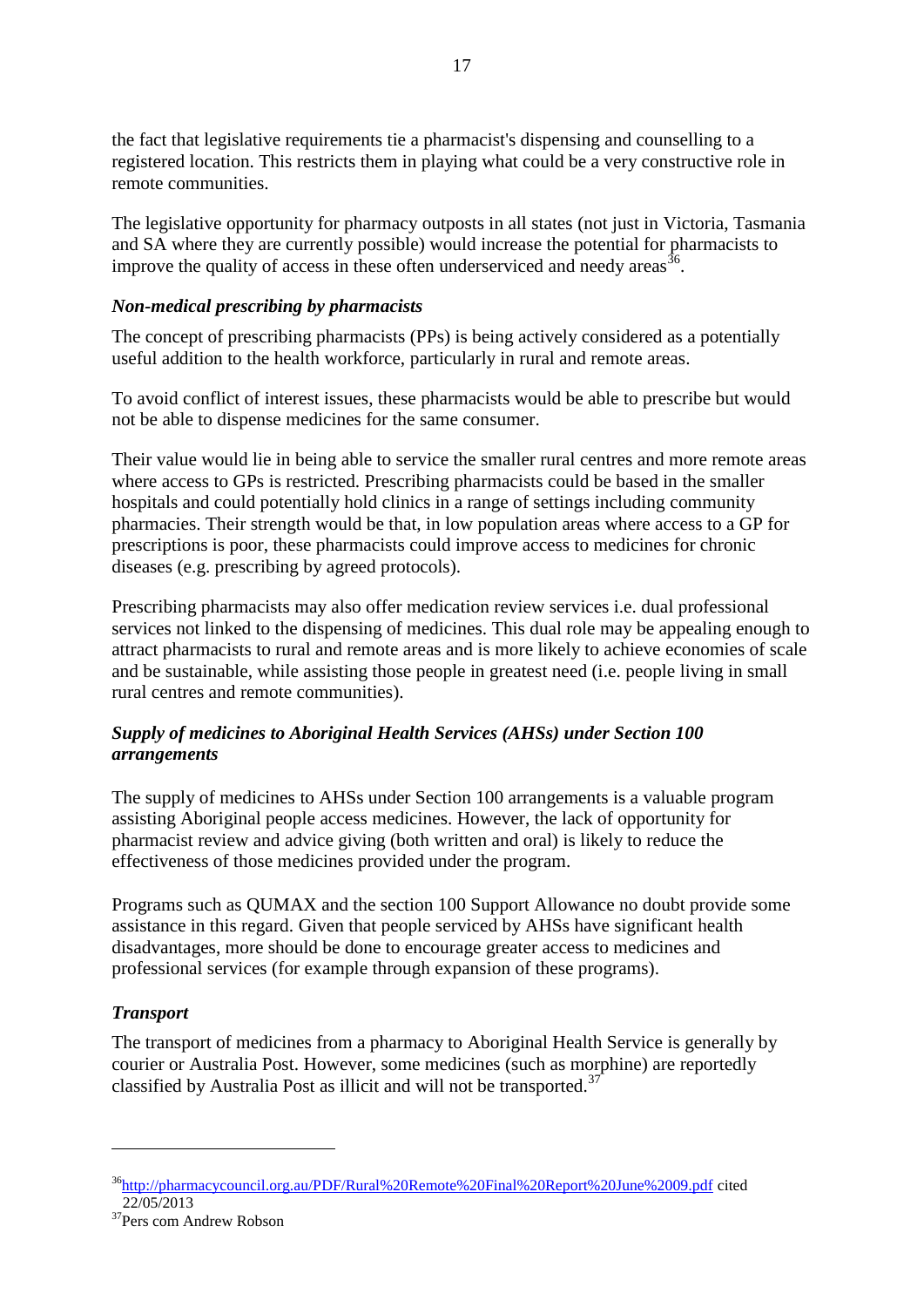#### *Pharmacy technicians and Aboriginal Health Workers*

There may be expanded roles in medicines dispensing and management for pharmacy technicians and Aboriginal Health Workers. People in the latter professional group could have further training to improve their competencies.

#### **The number of pharmacists in rural and remote areas**

Based on the best existing data, the ratio of pharmacists to population is substantially lower in rural and remote areas than Major Cities (see Tables A1, A2 and A3 in the Appendix). Their under-representation seems to be worse than for medical practitioners, and similar to the situation for allied health professionals and dentists.

Based on the latest available (11 year old!) data, the ratio of rural and remote students commencing a pharmacy degree is about half that of students from major cities (see Figure A1 in the Appendix).

The rate of prescription for the most needy people in rural and remote populations is lower than for those in major cities. 38

There are already programs to encourage pharmacists to work in rural and remote locations (for example the Rural Pharmacy Maintenance Allowance) <sup>39</sup> and there have been calls made by NRHA correspondents for legislative and other change to allow pharmacists opportunities that are not linked to the four walls of a pharmacy. For example salaried positions could be established in small rural hospitals or Medicare Locals, with their incumbent providing services such as HMRs and providing assistance to Aboriginal Health Services.

## *Enhancing opportunities for young pharmacists to work in rural and remote areas*

Young people from rural and remote areas wishing to pursue tertiary study have to overcome the double disadvantage of generally poorer access to high school education, as well as the financial barrier of having to live away from home while attending university.

The greater tendency for graduates of rural origin, and of those educated and trained in rural areas, to return to work in rural areas is well established $40$ . This suggests a variety of initiatives that should bolster access of rural people to pharmacists:

- expanding sources of direct economic support, including scholarships to rural origin students commencing pharmacy;
- broadening employment opportunities for pharmacists in rural and remote areas (as discussed above); and
- enhancing the opportunities for pharmacy trainees and graduates to train and gain experience in rural areas.

<sup>38</sup> [http://www.ruralhealth.org.au/sites/default/files/documents/nrha-policy-document/position/pos-full](http://www.ruralhealth.org.au/sites/default/files/documents/nrha-policy-document/position/pos-full-complementary-report-27-feb-11.pdf)[complementary-report-27-feb-11.pdf](http://www.ruralhealth.org.au/sites/default/files/documents/nrha-policy-document/position/pos-full-complementary-report-27-feb-11.pdf)

 $39$  http://www.medicareaustralia.gov.au/provider/pbs/fifth-agreement/rural-pharmacy-maintenanceallowance.jsp

<sup>40</sup> Walker JH, DeWitt DE, Pallant JF, Cunningham CE. Rural origin plus a rural clinical school placement is a significant predictor of medical students' intentions to practice rurally: a multi-university study. *Rural and Remote Health* **12: 1908**. (Online) 2012. Available: http://www.rrh.org.au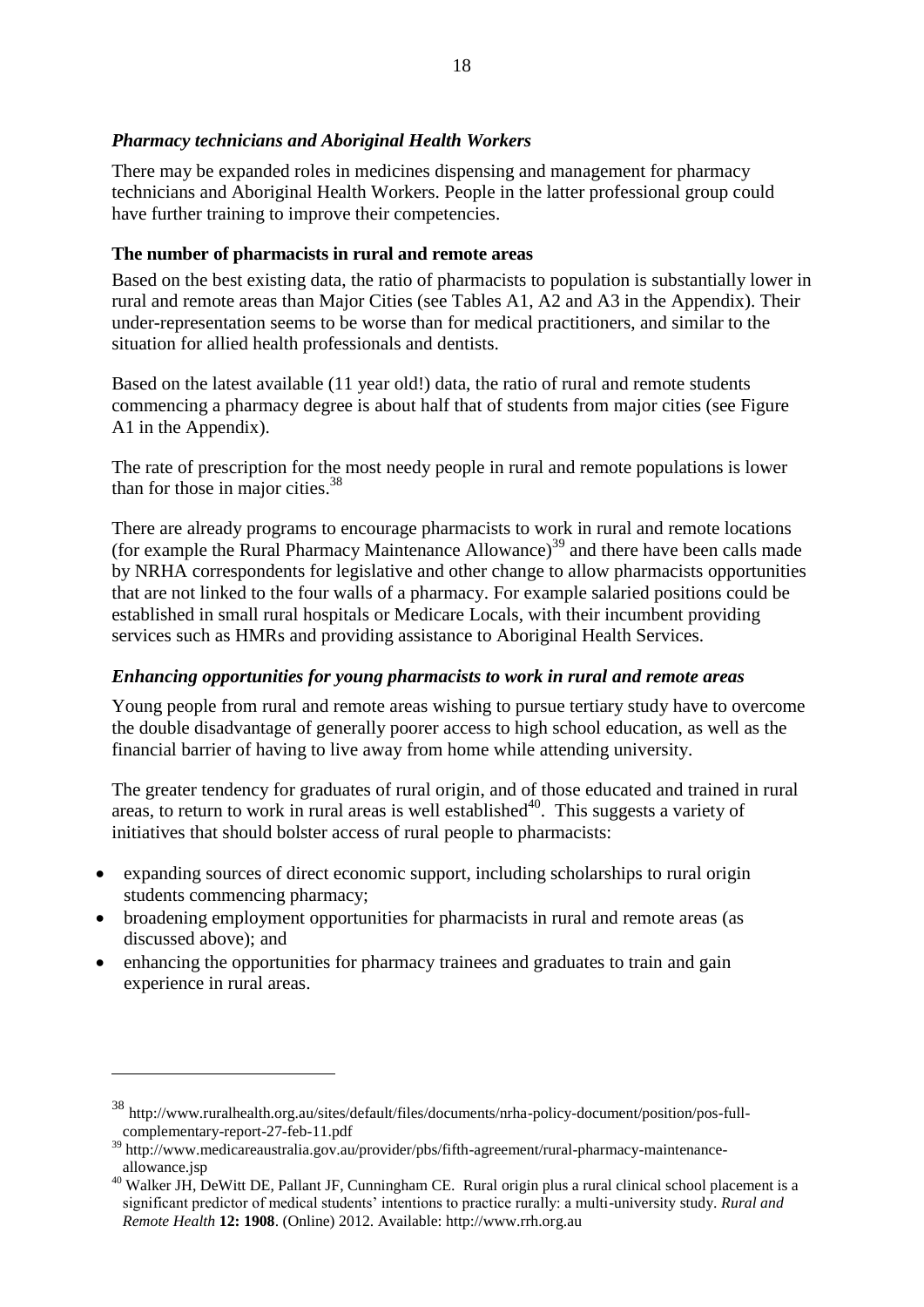## **Data and research**

<u>.</u>

The Appendix describes the most recently available data on the number of pharmacists working in rural areas, the prevalence of students from rural areas, and the rate of dispensing and supply for people in rural areas.

There appear to be about 1200 pharmacy graduates from Australian Universities each year<sup>41</sup>. There are over 5,000 registered pharmacies in Australia<sup>42</sup> and (in 2012) 26,500 registered pharmacists<sup>43</sup>.

Much of the information in the Appendix below is at least a decade old. There is an urgent need for updated data and information on medicines, including as the basis for adjusted and new policies and programs.

The following research projects suggest themselves, with some of them falling into the work proposed for the follow up study to this Discussion Paper.

- 1. PBS data analysed to describe number and rate of scripts dispensed/supplied by remoteness, for both concession card holders and non card holders<sup>44</sup> (ie an update on the 2011 AIHW work).
- 2. Research on the opportunities for innovation relating to the use of medicines, such as telepharmacy and eHealth initiatives including those involving the electronic health record.
- 3. Quantification of the misadventure from poor medicine use devised in the absence of medication review services; in other words, an attempt to quantify the magnitude of the potential good from expanding access to medicines review services.
- 4. The collection and publishing of case studies of people's experiences in accessing medicines under a range of circumstances, situations and remoteness.
- 5. As a means of promoting wider understanding of matters related to medicines and their use, there could be series of published case studies: 'a day in the life of' a hospital pharmacist, an Aboriginal Health Service, and a community pharmacist.

## *Some comments on quantifying the dispensing and supply of medicines*

It is clear that per capita PBS expenditure decreases with remoteness (Table A4 in the Appendix).

Until recently, PBS data related only to those medicines for which a PBS payment is made by Medicare to the pharmacy. Sales of medicines which cost less than the patient copayment (\$36.10 for most PBS medicines or \$5.90 if the patient holds a concession card), have not attracted a PBS copayment, and consequently have not in the past been recorded in the PBS data. Previously, the only way of estimating their magnitude was through the Pharmacy Guild of Australia's annual survey, in which a sample of community pharmacists collects

<sup>41</sup><http://sydney.edu.au/news/pharm/1311.html?newsstoryid=4740> Viewed 29 Jan 2013. <sup>42</sup>[http://www.guild.org.au/iwov-](http://www.guild.org.au/iwov-resources/documents/The_Guild/PDFs/News%20and%20Events/Publications/Fact%20Sheets/Community%20Pharmacy%20and%20Medicare%20Locals.pdf)

[resources/documents/The\\_Guild/PDFs/News%20and%20Events/Publications/Fact%20Sheets/Community%2](http://www.guild.org.au/iwov-resources/documents/The_Guild/PDFs/News%20and%20Events/Publications/Fact%20Sheets/Community%20Pharmacy%20and%20Medicare%20Locals.pdf) [0Pharmacy%20and%20Medicare%20Locals.pdf](http://www.guild.org.au/iwov-resources/documents/The_Guild/PDFs/News%20and%20Events/Publications/Fact%20Sheets/Community%20Pharmacy%20and%20Medicare%20Locals.pdf) viewed 29 Jan 2013.

 $43$ <http://www.entegy.com.au/ebooks/ahpra2011-12/#/74/>viewed 29 Jan 2013(AHPRA Annual Report 2011/12).

<sup>&</sup>lt;sup>44</sup> It is possible that new data from PBS may record details of both card and non card holders after changes made to pharmacist reporting requirements by DoHA. Consequently reporting of PBS expenditure and units of drug accessed by people living rural and remote areas could easily be reported , not only in total, but also for each ATC grouping (eg beta blockers).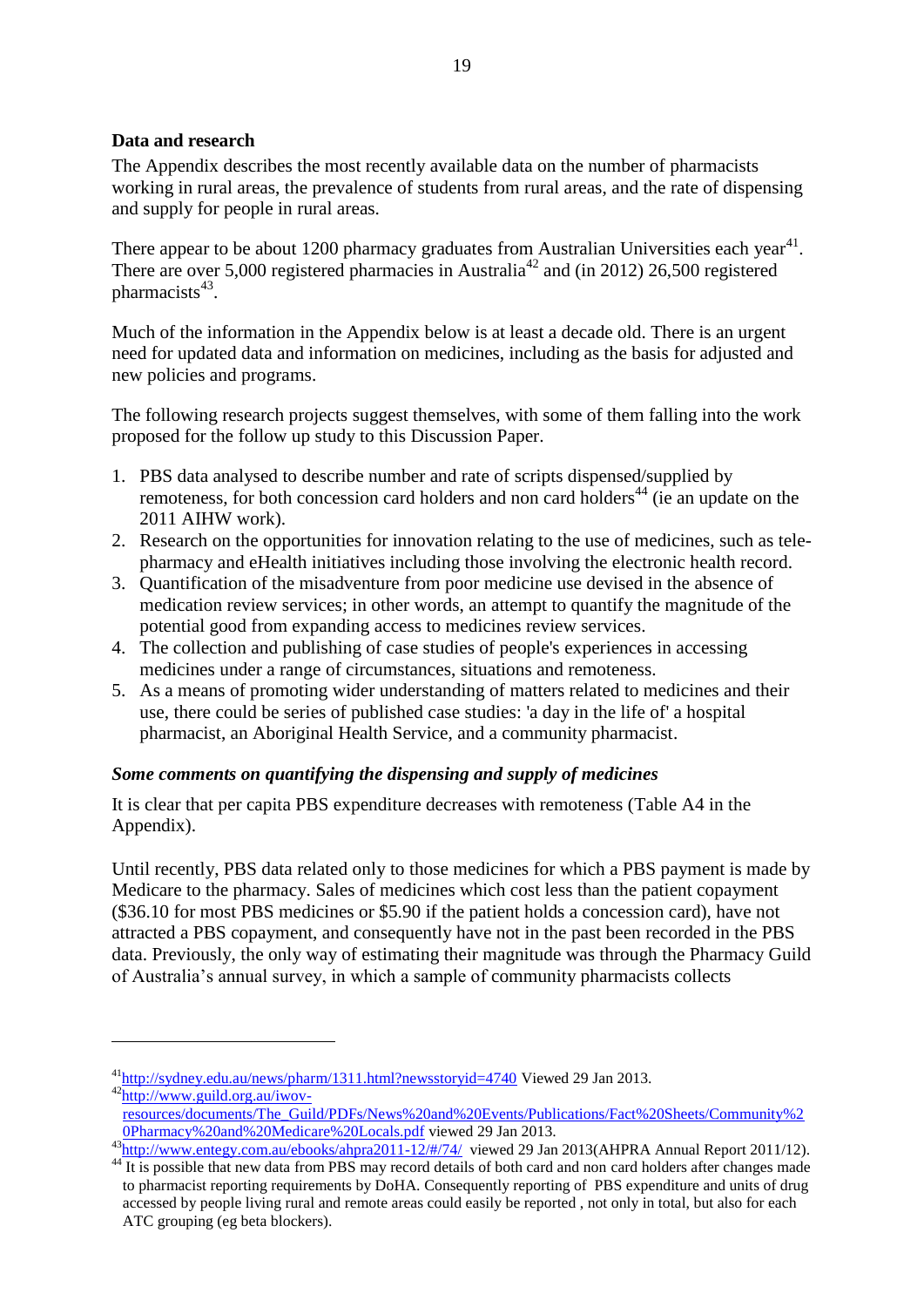representative drug sales information on medicines both attracting and not attracting PBS copayments.

As recently as 2012, PBS data has started to record details of the sale of all medicines on the PBS schedule, both those attracting a co-payment and those not. For the first time Australia will have a record of all PBS schedule medicines accessed through section 90 authorised pharmacies. This will be invaluable in better describing the rate of medicine use across remoteness areas.

Community pharmacists are paid a dispensing fee by Medicare for each medicine dispensed, which is reduced by the amount the consumer must pay as a co-payment. The co-payment is dependent upon the consumer's concessional status, pensioner status and if they have reached the PBS safety net; therefore it can be different for each consumer (even within one family) and can change over time within each calendar year.

The dispensing fee compensates the pharmacist for, among other things, time spent ensuring that the patient has enough information to safely take the medicine.<sup>45</sup>It seems that this payment for service has not previously been included in statistical reporting of pharmaceutical benefits received by people living in rural and remote areas. Inclusion of this dollar-proxy for valuable advice would be useful in describing inequity across areas, especially as it bears on the lack of advice giving for medicines supplied to Aboriginal Health Services under Section 100.

Community pharmacists supplying AHSs under Section 100 arrangements do so for less than the dispensing fee, to reflect the fact that there is no prescription.

It may be that statistics relating to medicines supplied through Section 100 arrangements are included as part of the PBS expenditure, but it is not clear from the information currently available. Similarly, RPBS expenditure may be reported as part of PBS expenditure, but it is not clear. We are unaware of any reporting of RPBS expenditure data by remoteness, although we do know that such analysis is technically possible.

It can be assumed that almost all of the RFDS expenditure on medicines is on behalf of people living in rural and especially remote areas.

It is not clear what specific sources of information might be available to describe pharmaceutical supply in the following areas:

- overseas drug supplier;
- doctor's bag;

1

- ambulance; and
- State and Territory health services including public hospitals.

A potential danger in this sort of work is that one particular transaction may be counted more than once. For example, it is not clear if the medicines issued through Aboriginal Health

<sup>&</sup>lt;sup>45</sup>It also rewards the pharmacist for keeping a range of PBS medicines in stock to facilitate prompt access; to review the script and ensure it is legal, appropriate and safe; to dispense and record the information as per legislative requirements; to ensure no interaction or change of therapy; to assemble, label and double check; to include any cautionary labels; and to ensure the patient has access to information and counselling.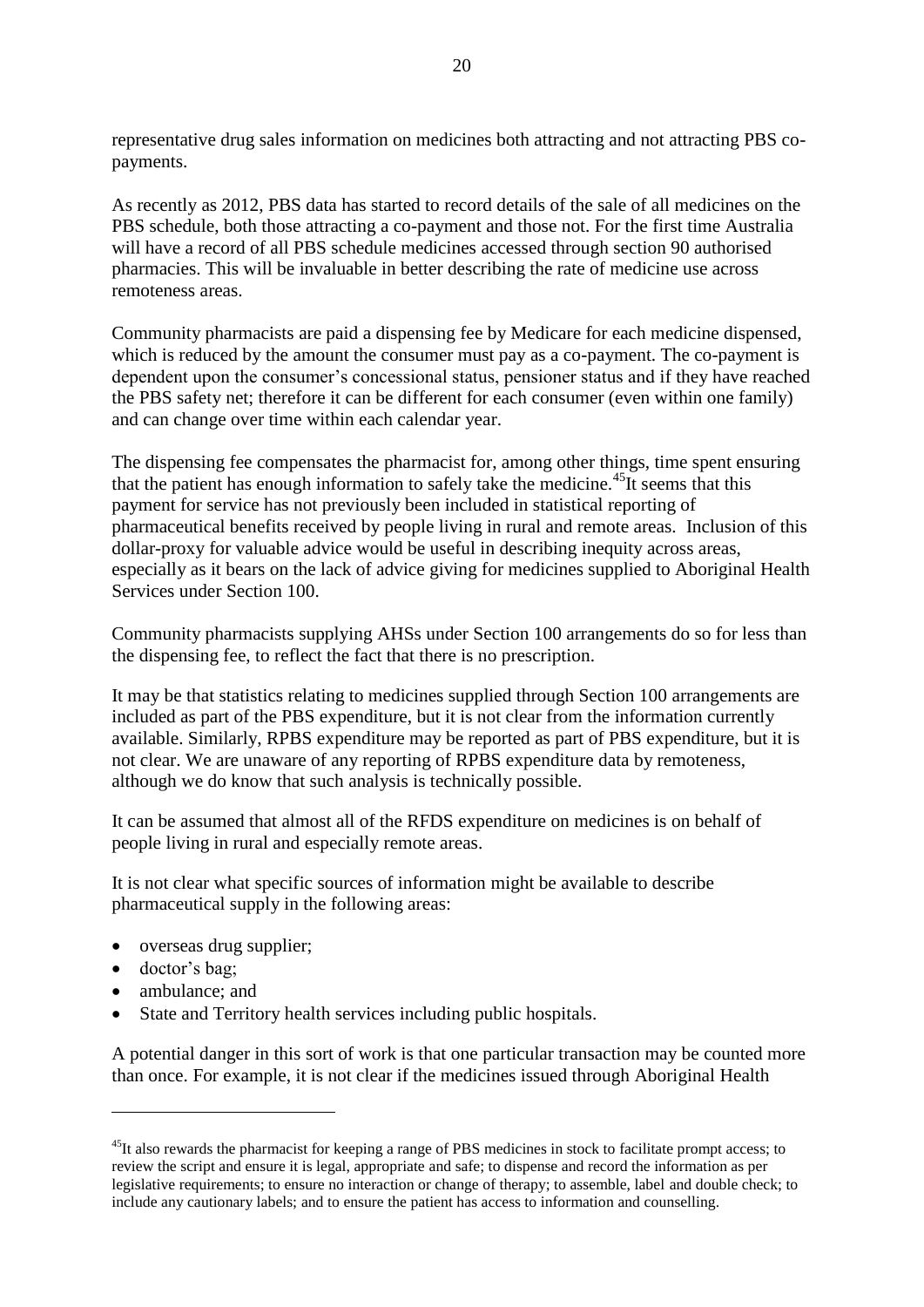Services, or those provided under the Highly Specialised Drug (HSD) arrangements, are also included in the data reported as PBS expenditure.

#### *Some other sources of information to quantify the prescribing, dispensing and supply of medicines*

The rate of prescription by GPs could be estimated from BEACH survey data (rate of prescription per 100 GP attendances and number of attendances per day) coupled with AIHW estimates of the number of GP FTEs. This would yield rough estimates which could be compared between remoteness areas.

At this stage it is not clear what data could be used to estimate the rate of prescription by specialists, dentists, optometrists, midwives and nurse practitioners.

The Roy Morgan single source database may be able to shed some light on where people purchase their medicines (eg online, overseas, community pharmacy etc).

In  $2010^{46}$  there were approximately 204 million prescriptions subsidised through the PBS and RPBS, and about 67 million unsubsidised prescriptions. In addition, there appear to have been about 1.2 million packs of medicines used, classified as highly specialised drugs (available under Section 100 of the Health Act), and valued at about \$664 million.

In 2012 the cost to the Australian Government of prescriptions subsidised by the PBS (including \$13 million to supply doctors' bags) was \$7.54 billion. 47

<sup>46</sup>http://www.pbs.gov.au/statistics/asm/2010/australian-statistics-on-medicine-2010.pdf <sup>47</sup><http://www.pbs.gov.au/statistics/2011-2012-files/expenditure-and-prescriptions-2011-2012.pdf>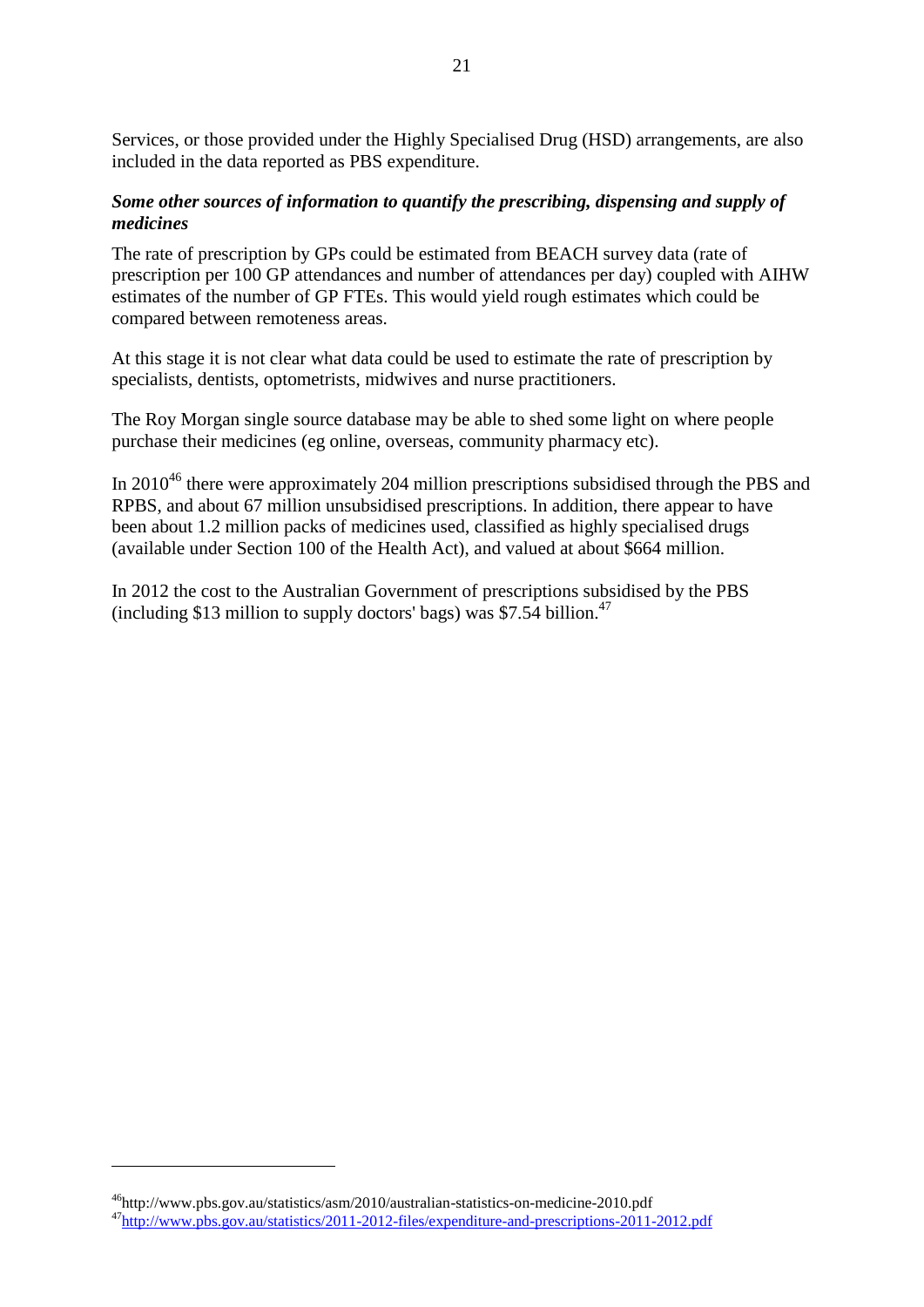# <span id="page-21-0"></span>**References**

- 1. AIHW 2003. Podiatry Labour Force 2001. Canberra 2003.
- 2. AIHW 2005. Rural, regional and remote health—Indicators of health. AIHW Cat. No. PHE 59. Canberra: AIHW (Rural Health Series no. 5).
- 3. AIHW 2010. Australian health expenditure by remoteness: a comparison of remote, regional and city health expenditure. Health and welfare expenditure series no. 50. Cat. no. HWE 50. Canberra: AIHW.
- 4. Joint position paper of the Australian Pharmacy Guild and NACCHO re Section 100 [http://www.guild.org.au/docs/default-source/public-documents/issues-and](http://www.guild.org.au/docs/default-source/public-documents/issues-and-resources/Pharmacy-Issues/Naccho-Joint-Position-Paper/20120420-naccho-guild-position-paper-s100_204247_1.pdf?sfvrsn=0)[resources/Pharmacy-Issues/Naccho-Joint-Position-Paper/20120420-naccho-guild](http://www.guild.org.au/docs/default-source/public-documents/issues-and-resources/Pharmacy-Issues/Naccho-Joint-Position-Paper/20120420-naccho-guild-position-paper-s100_204247_1.pdf?sfvrsn=0)[position-paper-s100\\_204247\\_1.pdf?sfvrsn=0](http://www.guild.org.au/docs/default-source/public-documents/issues-and-resources/Pharmacy-Issues/Naccho-Joint-Position-Paper/20120420-naccho-guild-position-paper-s100_204247_1.pdf?sfvrsn=0) viewed 13/07/2013.
- 5. Senate Community Affairs References Committee 2011: The effectiveness of special arrangements for the supply ofPharmaceutical Benefits Scheme (PBS) medicines to remote Aboriginal Health Services. Senate Report October2011.
- 6. Australian Pharmacy Council June 2009. Remote Rural Pharmacists Project. [http://pharmacycouncil.org.au/PDF/Rural%20Remote%20Final%20Report%20June%200](http://pharmacycouncil.org.au/PDF/Rural%20Remote%20Final%20Report%20June%2009.pdf) [9.pdf](http://pharmacycouncil.org.au/PDF/Rural%20Remote%20Final%20Report%20June%2009.pdf) viewed 22/05/2013.
- 7. Home Medicines Review Program Qualitative Research Project Final Report.DoHA Canberra 2008.

[http://www.health.gov.au/internet/main/publishing.nsf/Content/B2992EBF12BE7E1ECA](http://www.health.gov.au/internet/main/publishing.nsf/Content/B2992EBF12BE7E1ECA2573D8007F91F3/$File/HMR%20Final%20Report.pdf) [2573D8007F91F3/\\$File/HMR%20Final%20Report.pdf](http://www.health.gov.au/internet/main/publishing.nsf/Content/B2992EBF12BE7E1ECA2573D8007F91F3/$File/HMR%20Final%20Report.pdf) viewed 13/07/2013.

- 8. Australia's health system needs re-balancing: a report on the shortage of primary care services in rural and remote areas. NRHA January 2011. Viewed 13/07/2013[.http://www.ruralhealth.org.au/sites/default/files/documents/nrha-policy](http://www.ruralhealth.org.au/sites/default/files/documents/nrha-policy-document/position/pos-full-complementary-report-27-feb-11.pdf)[document/position/pos-full-complementary-report-27-feb-11.pdf](http://www.ruralhealth.org.au/sites/default/files/documents/nrha-policy-document/position/pos-full-complementary-report-27-feb-11.pdf)
- 9. Coambs R, Jenson P, Her M, et al. Review of the Scientific Literature on the Prevalence, Consequences, and Health Costs of Non-compliance and Inappropriate Use of Medication in Canada. Ottawa, Ontario: Pharmaceutical Manufacturers of Canada; 1995.
- 10. PBS Information Management Section Pharmaceutical Policy Branch. Expenditure and prescriptions twelve months to 30 June 201[2http://www.pbs.gov.au/statistics/2011-2012](http://www.pbs.gov.au/statistics/2011-2012-files/expenditure-and-prescriptions-2011-2012.pdf%20%20viewed%2013/07/2013) [files/expenditure-and-prescriptions-2011-2012.pdf](http://www.pbs.gov.au/statistics/2011-2012-files/expenditure-and-prescriptions-2011-2012.pdf%20%20viewed%2013/07/2013) viewed 13/07/2013.
- 11. DoHA 2011. Australian Statisticson Medicines 2010. <http://www.pbs.gov.au/statistics/asm/2010/australian-statistics-on-medicine-2010.pdf> viewed 13/07/2013.
- 12. AHPRA Annual Report 2011/12<http://www.entegy.com.au/ebooks/ahpra2011-12/#/1/> viewed 13/07/2013.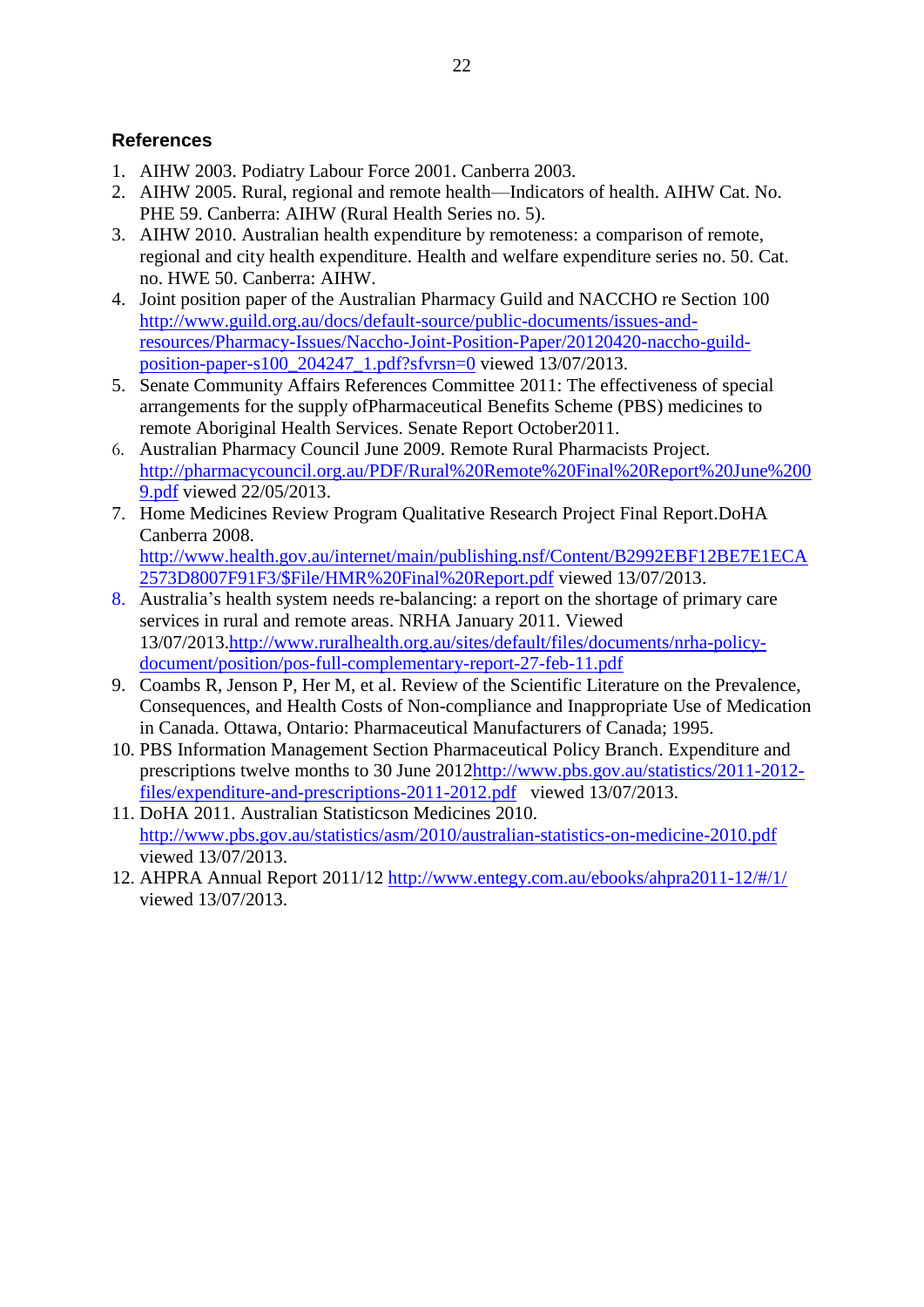# <span id="page-22-0"></span>**Glossary**

# *Aboriginal Health Services*

Aboriginal Health Services (AHSs) can be State or Territory run health services providing health services to Aboriginal people, or can be Aboriginal Community Controlled Health Services.

# *Aboriginal Community Controlled Health Services*

Within Australia, there are 150+ ACCHSs.<sup>48</sup> They range from large multi-functional services employing several medical practitioners and providing a wide range of services, to small services without medical practitioners, which rely on AHWs and/or nurses to provide the bulk of primary care services, often with a preventive, health education focus.

The ACCHSs form a network, but each is autonomous and independent both of one another and of government.

The integrated primary health care model adopted by ACCHSs can include:

- Primary clinical care such as treatment of illness using standard treatment protocols, 24 hour emergency care, provision of essential drugs, management of chronic illness.
- Population health/preventive care such as immunisation, antenatal care, appropriate screening and early intervention (including adult and child health checks and secondary prevention of complications of chronic disease), communicable disease control, pharmaceutical supply system, a comprehensive health information system (population registers, patient information recall systems, and systems for quality assurance).
- Clinical support systems such as :
	- o Support services internal to the health service including staff training and support such as Aboriginal Health Worker training, cross cultural orientation, continuing education, management systems that are adequately resourced, financially accountable and include effective recruitment and termination practices, adequate infrastructure at the community level such as staff housing and clinical facilities, and functional transport facilities.
	- o Support services external to the health service including systems for supporting visiting specialists and allied health professionals (including dental, mental health etc), medical evacuation or ambulance services, access to hospital facilities, training role for tertiary and other students.
	- o Programs based on locally relevant priorities and the availability of funds; for example programs directed at rheumatic fever, substance misuse, nutrition, environmental health, particular target groups such as youth, aged and disabled, young mothers, schoolchildren etc.

## *Community Service Obligation*

The Community Service Obligation (CSO) ensures that every pharmacy in Australia can obtain medicines subsidised by the Pharmaceutical Benefits Scheme (PBS) from their wholesaler within 24 hours, no matter where they are located.<sup>49</sup>

<sup>48</sup> http://www.naccho.org.au/about-us/naccho-members/

<sup>49</sup> Pers comm. Kelly Gourlay, PGA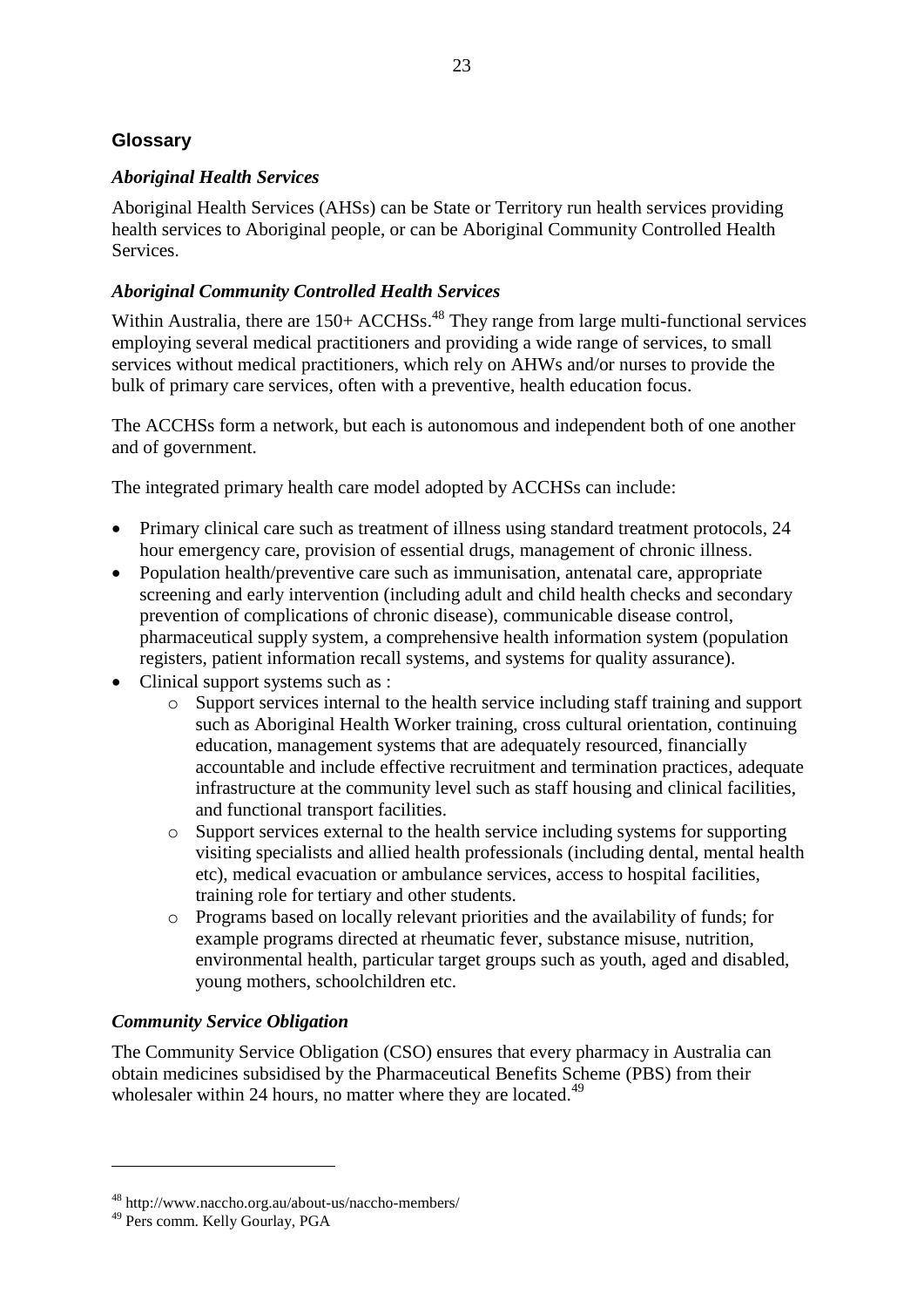#### *Consumers, patients and customers*

The terms consumer, patient and customer have been variously used throughout this discussion paper, to denote end-users of medication. Depending on the context of the interaction with the health system, these people could be classified as either of these three terms.

## *Drug Administration Aid (DAA)*

DAAs are devices which assist people to take the right medication at the right time. The Webster pack is an example of a DAA.

DAAs are devices or systems designed to assist consumers in the community to better manage their medicines, with the objective of avoiding medication misadventure and associated hospitalisation. 50

The devices usually consist of a sheet of hermetically sealed blisters of medicines set out in a calendar pack that must be tamper proof once packed. Each dose compartment contains either single dose/s of one medication type or multiple dose/s of one or more medication types for a particular time and date.

## *Home Medicines Review*

A Home Medicines Review (HMR) involves the patient, their general practitioner (GP), an accredited pharmacist and regular community pharmacy.<sup>51</sup> In some cases other relevant members of the healthcare team, such as nurses in community practice or carers, are included. The accredited pharmacist visits the patient at their home, reviews their medicine routine and provides their GP with a report. The GP and patient then agree on a medication management plan.

The HMR program aims to increase quality use of medicines and reduce adverse medicine events. As part of this program, an accredited pharmacist must conduct a comprehensive review of a patient's medicine in the patient's home.

The objective of a HMR is to:

1

- achieve safe, effective and appropriate use of medicines by detecting and addressing medicine related problems that interfere with desired patient outcomes
- improve the patient's quality of life and health outcomes using a best practice approach, that involves cooperation between the GP, accredited pharmacist, other relevant health professionals and the patient (and where appropriate, their carer)
- improve the patient's and health professional's knowledge and understanding of medicine
- facilitate cooperative working relationships between a patient's health professionals to improve their health and wellbeing
- provide medicine information to the patient and other health professionals involved in the patient's care.

A GP can refer a patient to a community pharmacy that employs an accredited pharmacist to conduct the HMR on their behalf, or directly to an accredited pharmacist to conduct the

<sup>50</sup> http://www.5cpa.com.au/initiatives-programs/ppi/dose-administration-aids

<sup>51</sup> http://www.medicareaustralia.gov.au/provider/pbs/fifth-agreement/home-medicines-review.jsp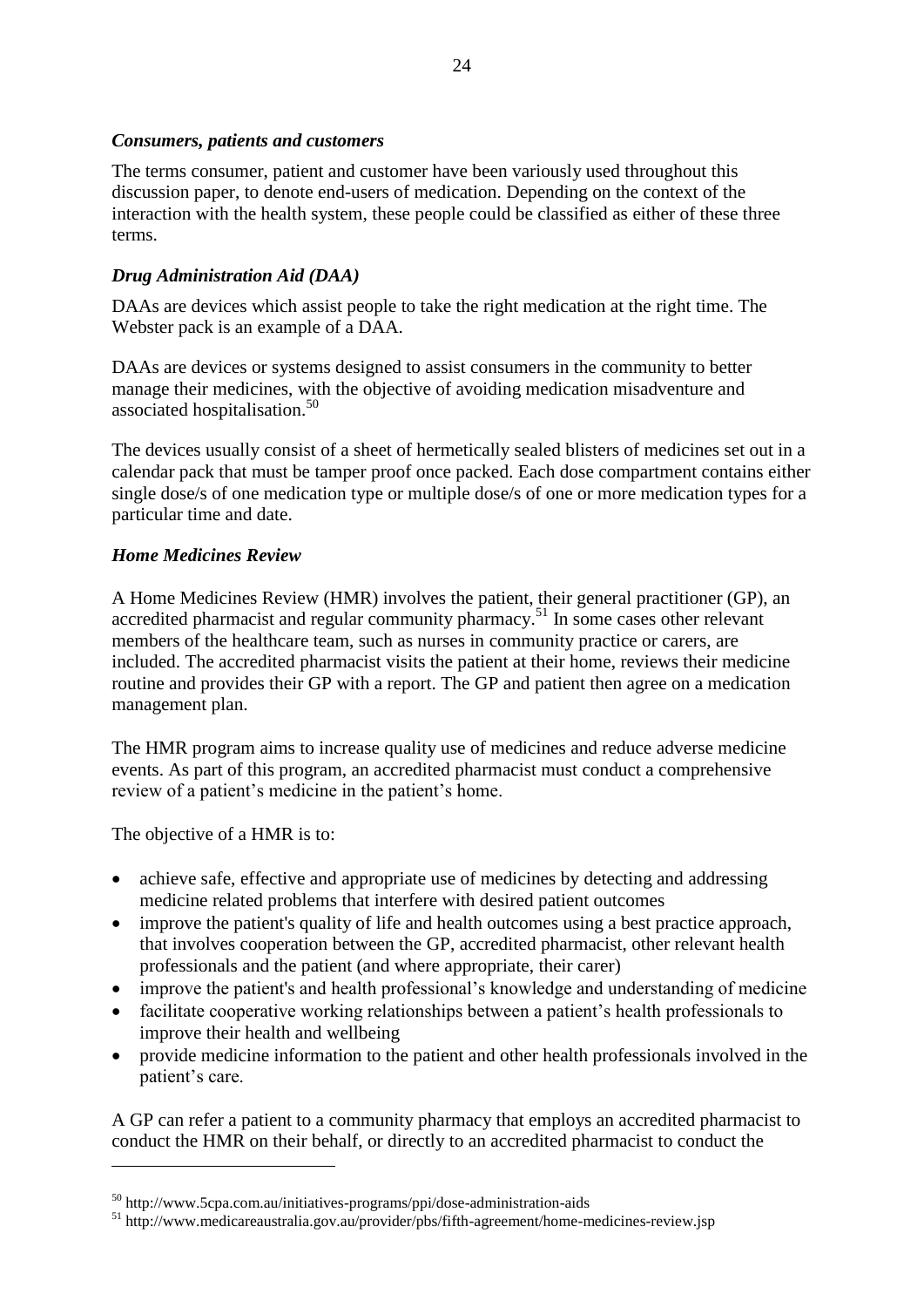HMR. The community pharmacy and/or accredited pharmacist must have written approval from Medicare to conduct HMR services.

If there is no access to an accredited pharmacist in a timeframe suitable to the patient, a registered pharmacist can conduct the HMR if prior approval has been granted by the Department of Health.

If a registered pharmacist, who has approval from the Department of Health, conducts the HMR, they must give the information to an accredited pharmacist who completes the clinical assessment and writes the report.

An accredited pharmacist is a pharmacist who has undertaken specified education programs or examinations and has received accreditation to conduct medication reviews from the Australian Association of Consultant Pharmacy (AACP) or the Society of Hospital Pharmacists of Australia (SHPA).

A GP must determine if a patient is eligible for a HMR.

The HMR service is not available to in-patients of a hospital, day hospital facility or care recipients in residential aged care facilities.

A HMR must be conducted in the patient's home. When this isn't possible, accredited pharmacists must get approval from the Department of Health before the review takes place.

The payment rate for a HMR service is \$204.34. This amount is indexed annually.

# *MedsChecks*

MedsCheck and Diabetes MedsCheck are in-pharmacy, patient centred services which aim to enhance the quality use of medicines by supporting patients in better understanding what their medicines are for and how best to use them<sup>52</sup>. A GP referral is not necessary.

Under the fifth Community Pharmacy Agreement, the MedsCheck program aims to improve the use of medicine among Australians by providing an in-pharmacy review of a patient's medicines by a registered pharmacist. 53

The MedsCheck program aims to:

- help patients learn more about their medicines including how medicines affect medical conditions;
- identify problems patients may be experiencing with their medicines;
- improve the effective use of medicines by patients; and
- educate patients about how to best use and store their medicines.

An approved MedsCheck service provider must be an owner of a Section 90 Pharmacy (ie this does not include hospitals and Section 94 pharmacies).

<sup>52</sup> Pers comm. Kelly Gourlay, PGA

<sup>53</sup> http://www.medicareaustralia.gov.au/provider/pbs/fifth-agreement/medicines-use-review.jsp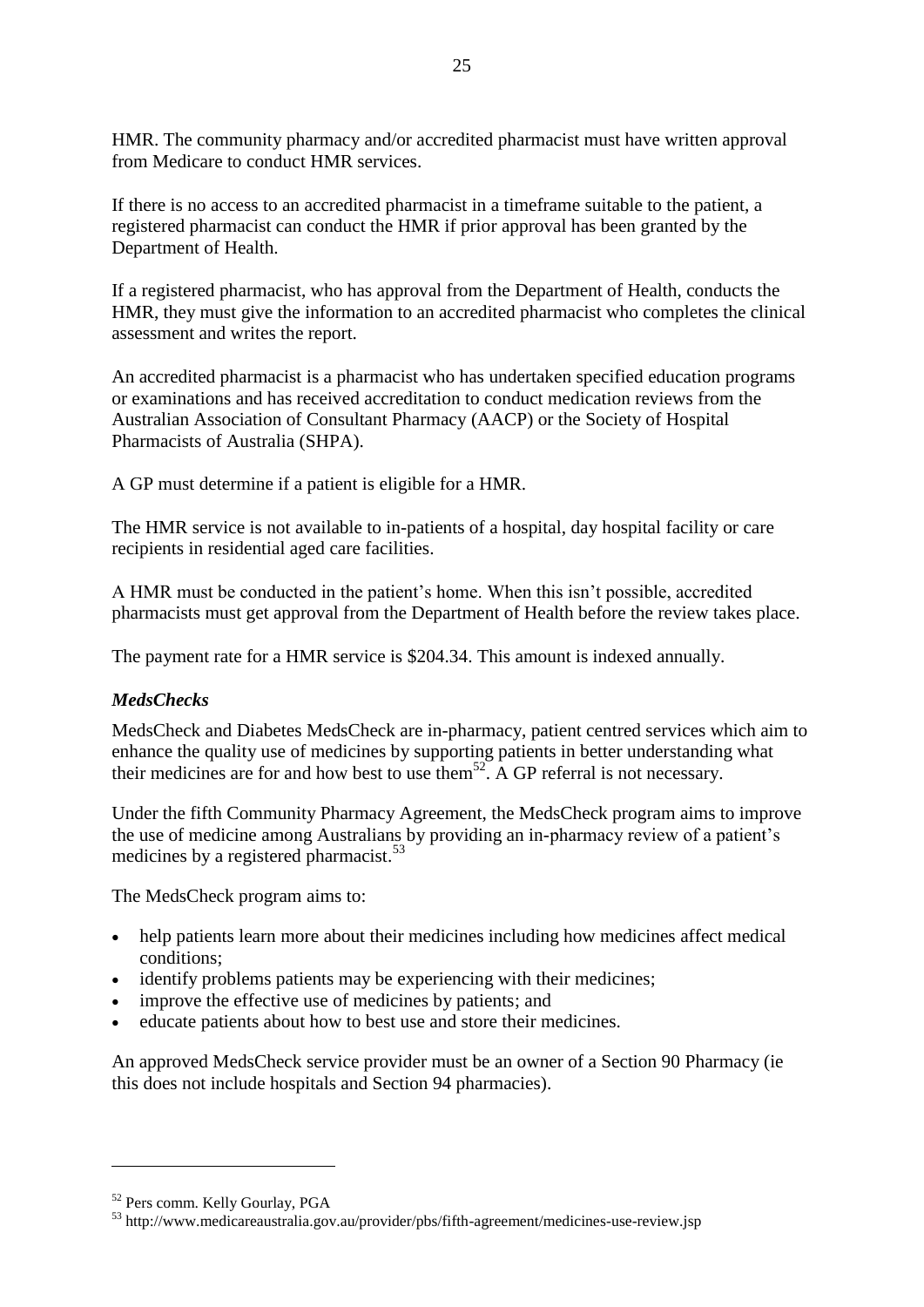Pharmacies already approved to provide Home Medicines Reviews (HMR), Residential Medication Management Reviews (RMMR) and/or Quality Use of Medicines (QUM) do not need to reapply for these programs when applying to become a MedsCheck Service Provider.

The payment rate for a MedsCheck service is \$61.02, and \$91.53 for a Diabetes MedsCheck service. These amounts are indexed annually.

#### *PBS*

The Pharmaceutical Benefits Scheme (PBS) is an Australian Government scheme to provide timely, reliable and affordable access to necessary medicines for Australians.

Under the PBS, the government subsidises the cost of medicine for most medical conditions. Most of the listed medicines are dispensed by pharmacists, and used by patients at home.

Some medicines are dangerous to administer and need medical supervision (such as chemotherapy drugs) and are only accessible at specialised medical services, usually hospitals.

The medicines available to be dispensed to patients at a Government-subsidised price are listed under the PBS Schedule which can be viewed at [http://www.pbs.gov.au/browse/medicine-listing.](http://www.pbs.gov.au/browse/medicine-listing)

The Scheme is available to all Australian residents who hold a current Medicare card, as well as overseas visitors from countries with which Australia has a Reciprocal Health Care Agreement.

People eligible for a PBS concessional benefit include those with a Pensioner Concession Card, Commonwealth Seniors Health Card, a Health Care Card; or a DVA White, Gold, or Orange Card.

Under the PBS, the costs of medicines are shared between the Australian Government and patients (the patient's share is called a co-payment).

From 1 January 2013, patients pay up to \$36.10 for most PBS medicines or \$5.90 if they have a concession card. The Australian Government pays the remaining cost under the PBS.

The amount of co-payment is adjusted on 1 January each year in line with the Consumer Price Index (CPI).

Under the PBS scheme, further cost subsidisation occurs in situations when people have needed to spent a lot on medicines over the past year. This Safety Net further reduces the financial burden on people with substantial health care needs.<sup>54</sup>

## *PhARIA*

1

The Pharmacy Access/Remoteness Index of Australia 2006/07 (PhARIA)<sup>55</sup> is an index used for the purpose of the pharmacy location rules to identify whether a locality is classified as

<sup>54</sup> http://www.pbs.gov.au/info/about-the-pbs

<sup>55</sup> http://www.adelaide.edu.au/apmrc/research/projects/pharia/pharia-info.html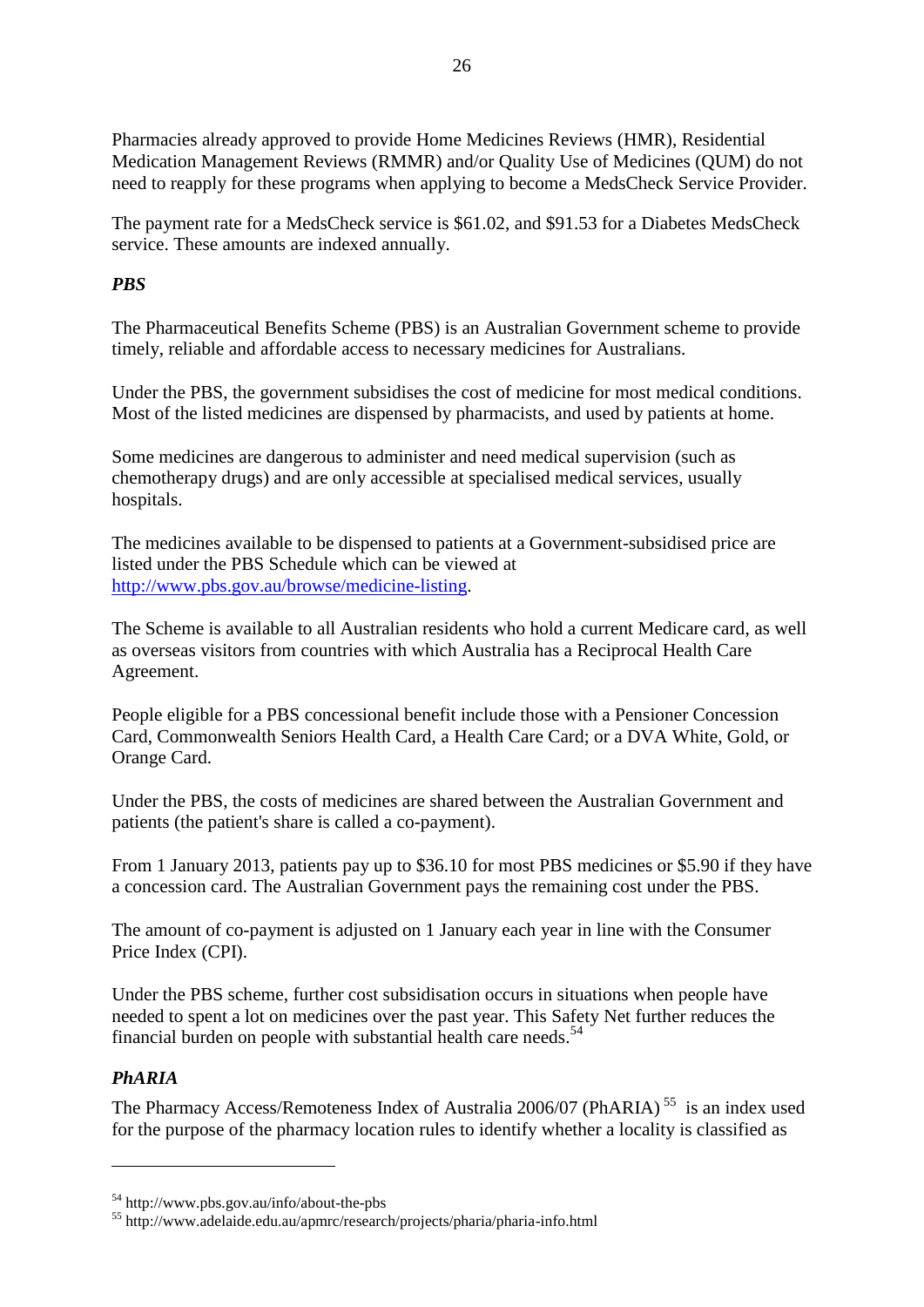urban or rural. It provides a standardised measurement of the physical and professional remoteness of pharmacies throughout Australia, for use in the determination of Australian Government rural and remote pharmacy allowances.

PhARIA is a composite index, which incorporates measurements of general remoteness, as represented by ARIA+, with a professional isolation component represented by the road distance to the five (5) closest pharmacies.

Within the index, spatial rules have been applied to ensure that anomalies do not occur in the treatment of areas closely surrounding urban centres. These apply a 'buffer zone' around a centre so that any location falling within that zone will receive the same index as that centre. This zone consists of a 30 km radius around the external boundary of major centres (greater than 250,000 population), and a 10 km radius around the external boundary of remaining population centres with a population of 18,000 or more.

A further refinement ensures that all urban centres with a large number of existing pharmacies were classified as highly accessible. This '8 pharmacy rule' provides that centres with 8 or more pharmacies are reclassified into Category 1 regardless of their location.

There are 6 PhARIA categories: Highly Accessible, Accessible group A, Accessible group B, Moderately Accessible, Remote and Very Remote.

## *QUMAX*

Quality Use of Medicines Maximised for Aboriginal and Torres Strait Islander Peoples (QUMAX) Program was developed jointly by the Guild and NACCHO under the 4th Community Pharmacy Agreement in 2006-07. It provided intensive QUM support, doseadministration aids (DAAs), transport support and copayment relief in 2008 until 30 June 2010, in non-remote ACCHSs. Thereafter, the co-payment relief function was transferred to the PBS co-payment relief measure (CTG scripts). QUMAX continues to provide DAAs and substantial QUM support under the 5th Community Pharmacy Agreement.<sup>56</sup>

The current 5th Community Pharmacy Agreement funds QUMAX until June 2015.

The Quality Use of Medicines Maximised for Aboriginal and Torres Strait Islander Peoples (QUMAX) Program aims to improve the health outcomes of Aboriginal and Torres Strait Islander people who attend participating Aboriginal Community Controlled Health Services (ACCHSs) in rural and urban Australia, by trialling interventions that aim to:

- improve Quality Use of Medicines (QUM) and medication compliance; and
- support improved access to medicines under the Pharmaceutical Benefits Scheme (PBS) by addressing cultural, transport and financial barriers.

<sup>56</sup> Pers comm. Kelly Gourlay, PGA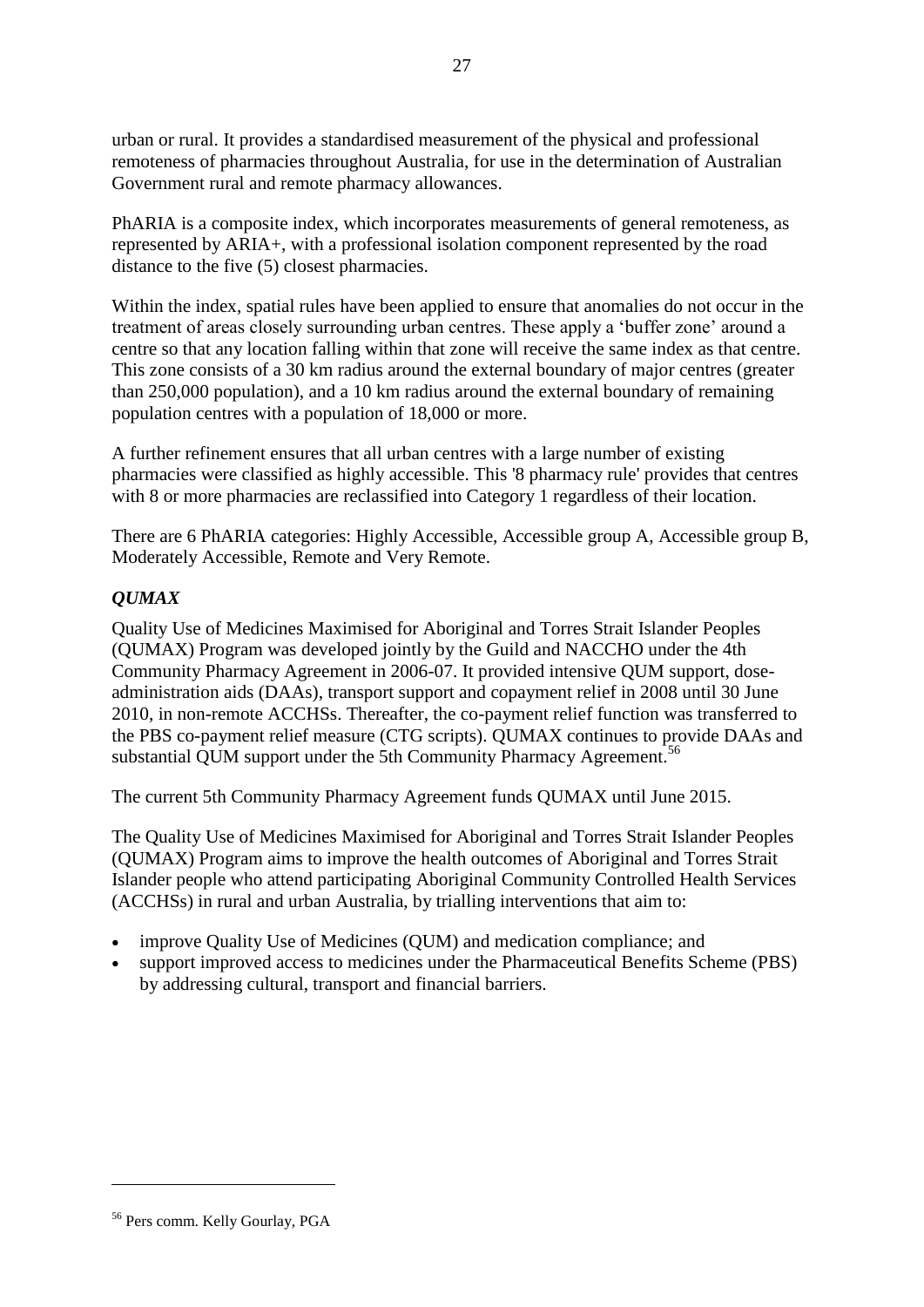QUMAX assists Aboriginal and Torres Strait Islander people of any age who present to participating Aboriginal Community Controlled Health Services and are assessed by prescribers to be at risk of adverse health outcomes from a failure to comply with their medication regime without assistance<sup>57</sup>, by:

- reducing financial barriers to access a comprehensive dose administration aids (DAA) service provided by community pharmacy to improve medication adherence and medication management for ACCHS clients;
- facilitating additional community pharmacy involvement and support in areas such as QUM planning, policies, protocol development, medication quality assurance and appropriate Safety Net utilisation;
- reducing the cultural and logistical barriers to access Home Medicine Reviews (HMRs) by ACCHS clients;
- reducing the financial barriers of access to QUM devices to improve overall delivery of medicines and management of chronic diseases ie asthma and diabetes;
- reducing financial barriers of access to QUM education and health promotion for ACCHS employees and their clients. This category may also help ACCHS to access current medicine resources, promoting suitable safe and effective medication management for ACCHS clients;
- improving access and delivery of cultural awareness resources and training for community pharmacy to promote a culturally aware pharmacy environment; and
- reducing barriers of access to medicines and community pharmacy services by providing transport support.

#### *Residential Medication Management Review*

A Residential Medication Management Review (RMMR) is a service provided to a permanent resident of an Australian Government funded aged care facility (ACF). This includes permanent residents of an Australian Government funded aged care facility (ACF) in flexible care arrangements (transitional care facilities).

When requested by a resident's general practitioner, an accredited pharmacist conducts an RMMR in collaboration with the GP and appropriate members of the eligible resident's healthcare team. Information about the resident's medicine is collated and a comprehensive assessment is undertaken to identify, resolve and prevent medication-related problems. A report of this assessment is provided to the resident's GP.

To be eligible for approval by Medicare as an RMMR service provider the applicant must be:

- an accredited pharmacist,
- the owner of a Section 90 Pharmacy, or
- the proprietor of a business entity that employs or has a service contract with one or more accredited pharmacists to conduct RMMR services on its behalf.

The applicant must also:

<u>.</u>

• hold a current valid RMMR Service Agreement with an Australian Government funded ACF, for RMMR services to be provided in that ACF;

<sup>57</sup> http://www.naccho.org.au/promote-health/qumax/#sthash.hWqoxAU2.dpuf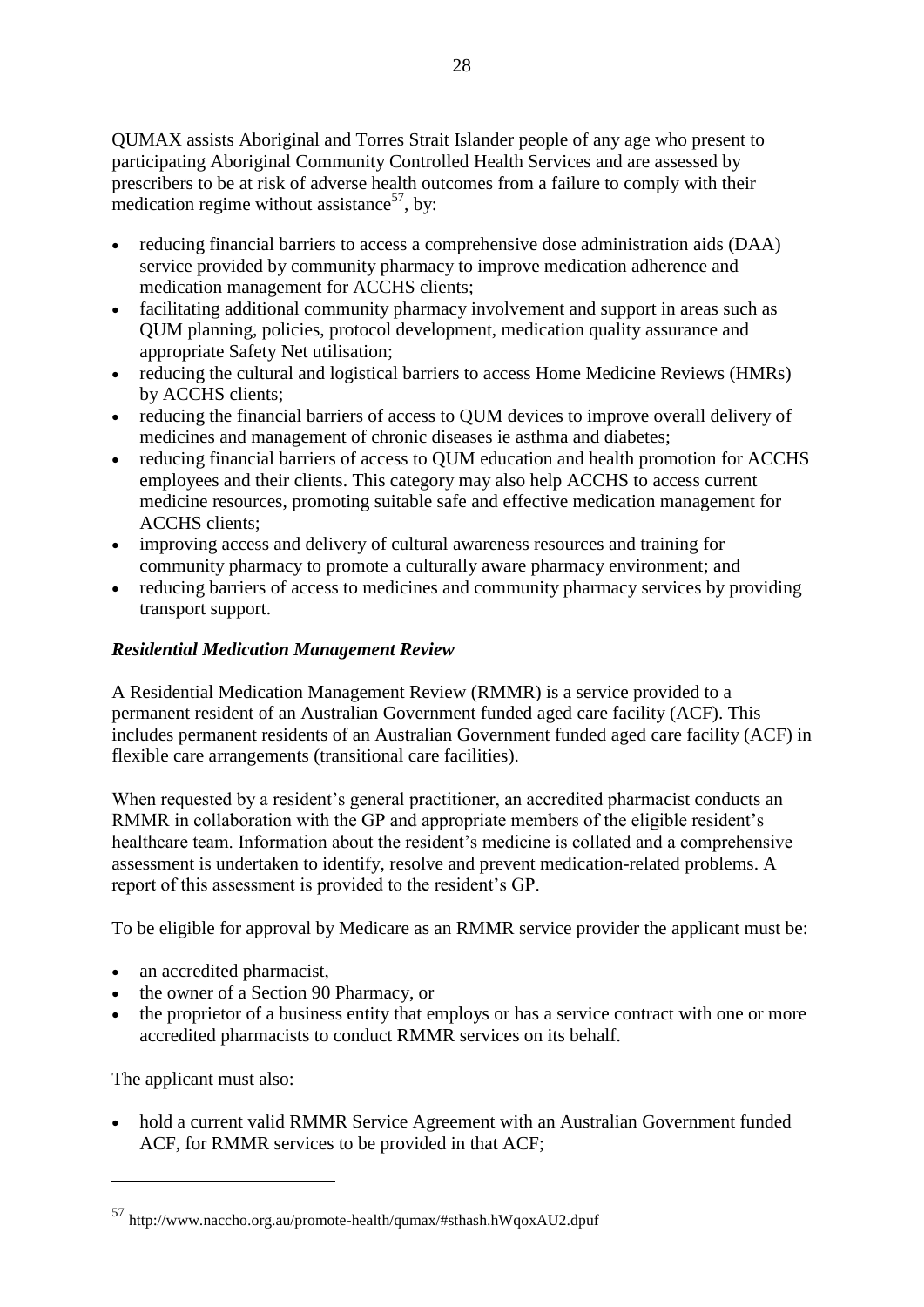- provide all information needed by Medicare for assessment of the application, to determine eligibility to participate in the RMMR program; and
- agree to accept the service fee as full payment for the RMMR service as specified in the RMMR terms and conditions and at no cost to the eligible aged care resident or the ACF.

A GP can refer a patient to a community pharmacy that employs an accredited pharmacist to conduct the RMMR service on their behalf, or directly to an accredited pharmacist to conduct the RMMR service. The community pharmacy and/or accredited pharmacist must have approval from Medicare to conduct RMMR services and a valid service agreement must be in place.

The payment rate for an RMMR service is \$103.33. This amount is indexed annually.

## *RPBS*

The Repatriation Pharmaceutical Benefits Scheme (RPBS) is a scheme to subsidise the cost of medicines for Veterans of the Australian Armed Forces.

RPBS cardholders are eligible for all PBS medicines, and other medicines listed on the RPBS, depending on their DVA entitlement. All medicines supplied under the RPBS are dispensed at the concessional rate (or free if the patient has reached their Safety Net threshold).

## *Rural and remote areas (RA)*

Rural and remote areas are defined in this document as those areas in Australia outside major cities, based on the Remoteness areas structure of the ABS Australian Standard Geographic Classification (ASGC—or more recently the Australian Standard Geographic System (ASGS). Categories include Major cities, Inner regional, Outer regional, Remote and Very Remote areas. Categorisation relates to average distance by road to 5 classes of urban centre, but pays little attention to the local towns size, so for example, Urana, Kerang, Darwin and Townsville are all classified as Outer regional areas, but with populations respectively of 1,500 (for the town plus surrounding rural areas), 3,700, 129,000 and 196,000.

## *Section 100 programs*

Section 100 of the National Health Act provides for alternative ways of providing a medicine when the usual supply through community pharmacies is unsuitable (because of the cost of storage, requirements for particular controls over dispensing, the need for medical supervision or administration during treatment or constraints on patient access to community pharmacies).

Section 100 programs include:

- The Highly Specialised Drugs Program;
- The Botulinum Toxin Program;
- The Human Growth Hormone Program;
- The IVF/GIFT program;
- The Opiate Dependence Treatment Program; and
- The Special Authority Program.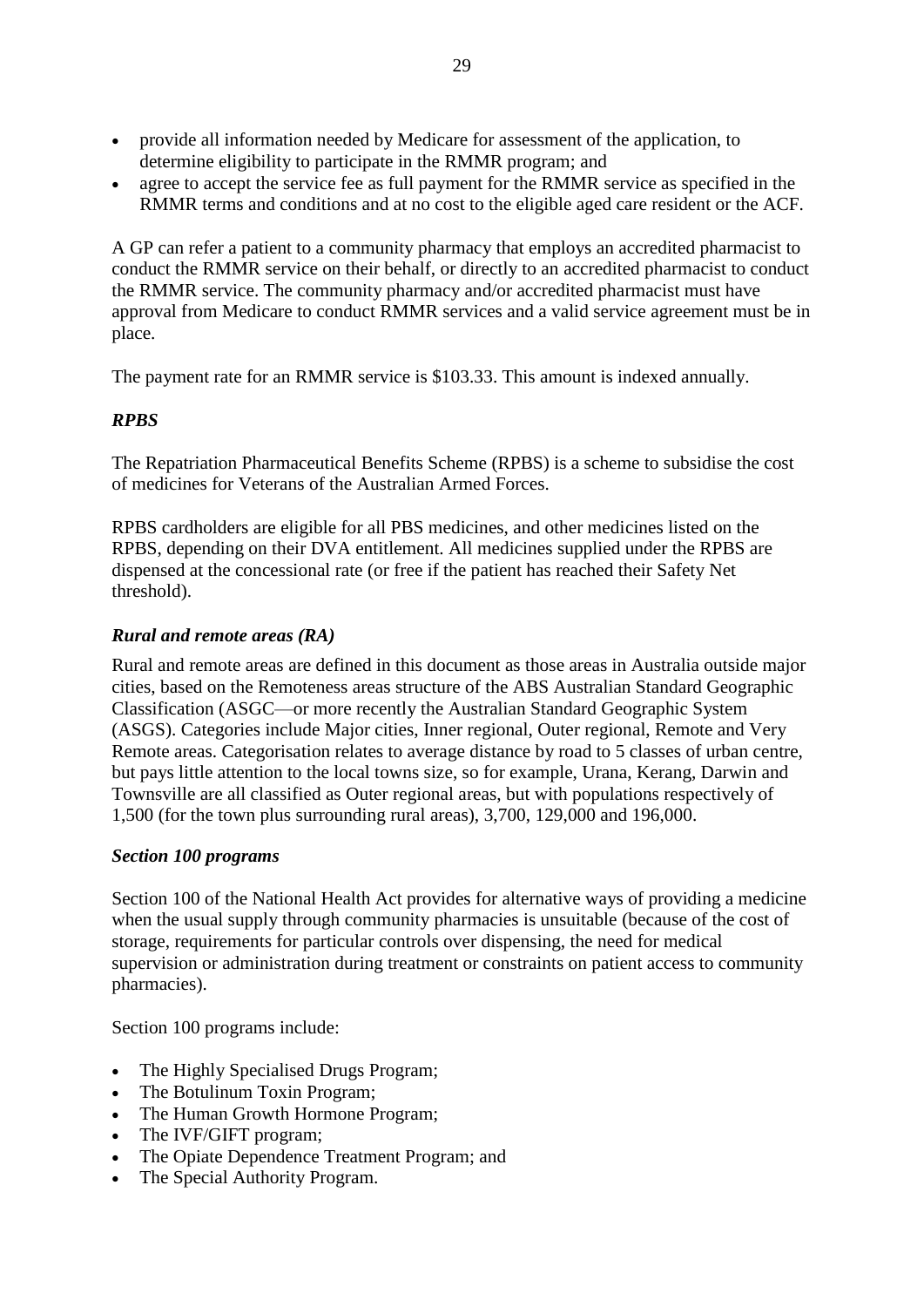## *Section 100 supply for clients of Remote Aboriginal Health Services*

Since 1999, there have been special arrangements for the supply of medicines to clients of eligible remote area AHSs, under the provisions of section 100 of the National Health Act 1953.

Clients of around 170 approved remote area AHSs (including Aboriginal Community Controlled AHSs and remote services operated by the States and Territories) are able to receive medicines from the Aboriginal Health Service, without the need for a normal PBS prescription form, and without charge.

Each participating remote area AHS maintains a stock of pharmaceutical benefit items, ordered using an approval form on a bulk supply basis from an approved pharmacist or an approved hospital authority, and dispensed through the AHS as appropriate. Pharmaceutical benefit items are supplied directly by the approved pharmacist or the approved hospital authority to the participating AHS. Approved pharmacist and approved hospital authorities are reimbursed directly by Medicare Australia.

A handling fee of \$2.83 is paid by Medicare Australia to the pharmacist for each PBS item provided to AHS's, rather than the larger dispending fee of \$6.42.

PBS items are dispensed to patients by an appropriate health professional (either a medical practitioner, or an Aboriginal Health Worker or nurse working under the supervision of a medical practitioner, where consistent with the law of the relevant State or Territory).

## *Section 100 Support Allowance*

1

This allowance is paid to approved pharmacies and approved hospital authorities to improve the quality use of medicines by clients of remote Aboriginal Health Services that participate in the S100 supply arrangements.

The allowance is between \$6,000 and \$10,500 pa (depending on the number of PBS items dispensed from the AHS), plus travel and additional loading for a pharmacist to service an AHS at least twice per annum.<sup>58</sup> Services can include:

- developing and implementing a Work Plan for the S100 supply arrangements within the AHS;
- providing assistance in the implementation and ongoing administration of appropriate procedures and protocols for managing S100 supply arrangements, including the establishment of a medicine store;
- developing a range of other appropriate measures to enhance the Quality Use of Medicines (which may include assistance with dose administration aids, participation in regular meetings with health staff, and review of patient medication);
- implementing agreed measures which aim to enhance the Quality Use of Medicines; and
- providing a range of education services to AHS clinical and support staff relating to medicines and their management.

<sup>58</sup> http://www.5cpa.com.au/docs/librariesprovider5/public-documents/initiatives-and-programs/atsip/section-100-pharmacy-allowance/s100-program-specific-guidelines.pdf?sfvrsn=0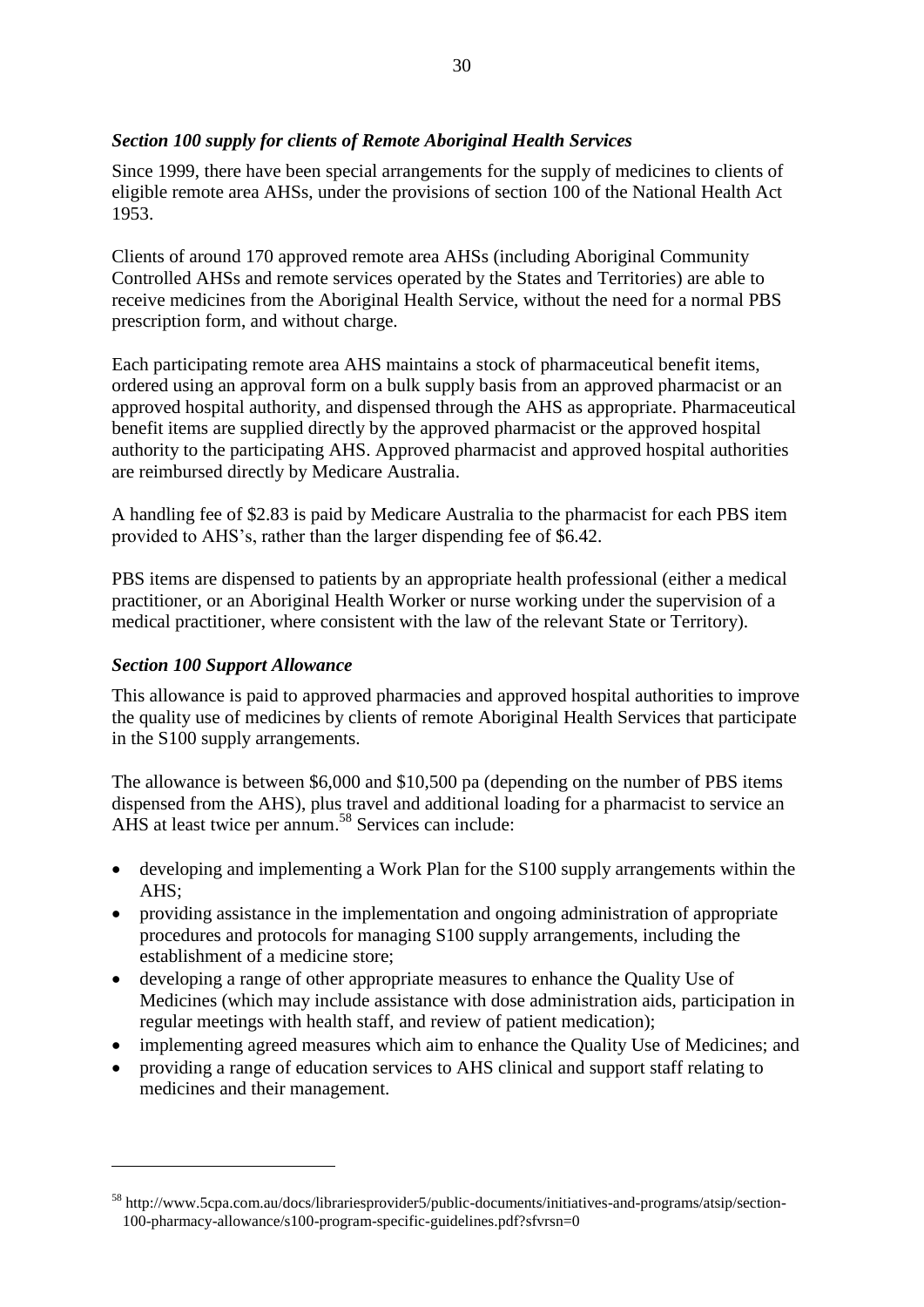#### <span id="page-30-0"></span>**Appendix**

#### Table 4.10: Employed pharmacists: selected characteristics by remoteness area<sup>(a)</sup>, 2012

| <b>Characteristic</b>           | <b>Major cities</b> | Inner<br>regional | Outer<br>regional | <b>Remote/Verv</b><br>remote <sup>(b)</sup> | Australia <sup>(c)</sup> |
|---------------------------------|---------------------|-------------------|-------------------|---------------------------------------------|--------------------------|
| Number                          | 16.225              | 3.301             | 1,506             | 279                                         | 21,331                   |
| Average age                     | 39.3                | 41.3              | 39.6              | 40.0                                        | 39.7                     |
| Aged 55 and over (per cent)     | 15.7                | 20.5              | 18.9              | 17.8                                        | 16.7                     |
| Women <sup>(d)</sup> (per cent) | 59.9                | 52.6              | 53.8              | 51.6                                        | 58.2                     |
| Average weekly hours worked     | 35.7                | 35.9              | 37.3              | 40.6                                        | 35.9                     |
| FTE rate <sup>(e)</sup>         | 95.4                | 75.2              | 723               | 56.3                                        | 88.7                     |

(a) Derived from remoteness area of main job where available; otherwise, remoteness area of principal practice is used as a proxy. If remoteness area details are unavailable, remoteness area of residence is used. Records with no information on all three locations are coded to 'not stated'.

Includes Migratory areas.  $(b)$ 

 $(c)$ Includes pharmacists who did not state or adequately describe their state or territory, and those who were overseas.

For a small proportion of pharmacists in Victoria, information about sex was missing. Because this had minimal impact  $(d)$ on the figures, the sex for these pharmacists was imputed.

(e) Full-time equivalent (FTE) number per 100,000 population. FTE is based on total weekly hours worked (see Glossary).

Source: NHWDS: allied health practitioners 2012.

Table A1: Numbers of employed pharmacists, by remoteness areas, 2012

Note: FTE based on 38 hour working week

Source: [http://www.aihw.gov.au/WorkArea/DownloadAsset.aspx?id=6442459626A](http://www.aihw.gov.au/WorkArea/DownloadAsset.aspx?id=6442459626)IHW 2005. Rural, regional and remote health—Indicators of health. AIHW Cat. No. PHE 59. Canberra: AIHW (Rural Health Series no. 5).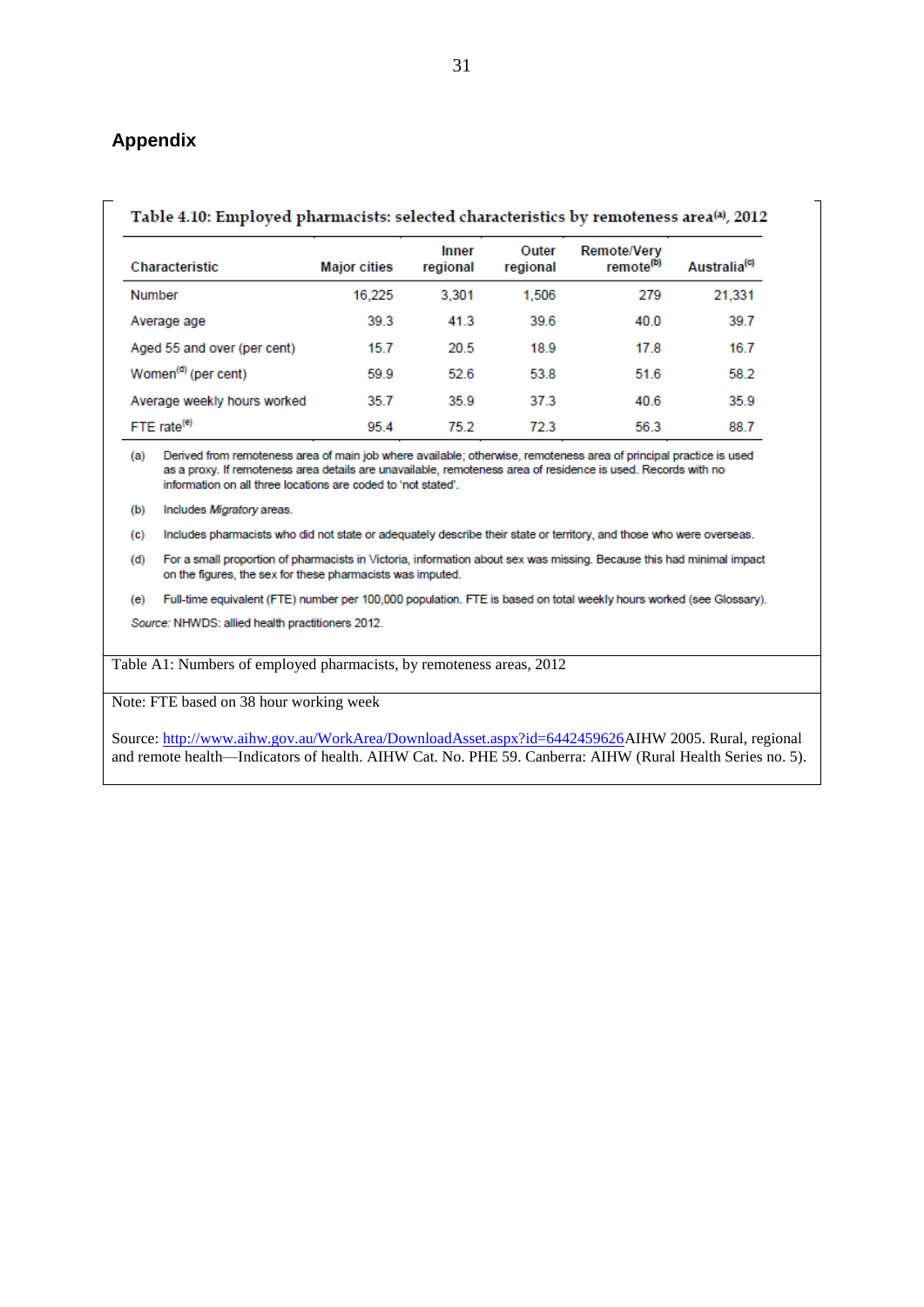|                                                                         | ΜС     | IR    | OR    | R   | VR  | <b>Unknown</b> | Australia |
|-------------------------------------------------------------------------|--------|-------|-------|-----|-----|----------------|-----------|
| Number of pharmacists (main location<br>of work)                        | 10,284 | 2,446 | 1,037 | 120 | 49  | 781            | 14.717    |
| Pharmacists per 100,000 population                                      | 82     | 63    | 52    | 37  | 28  | n.a.           | 78        |
| Pharmacists per 100,000 expected<br>consultations                       | 76     | 59    | 49    | 35  | 26  | n.a.           | 72        |
| FTE (main location of practice)                                         | 10,914 | 2.518 | 1.164 | 151 | 60  | 551            | 15,359    |
| Rate FTE per 100,000 population                                         | 87     | 64    | 58    | 47  | 34  | n.a.           | 81        |
| Rate FTE per 100,000 expected<br>consultations                          | 80     | 61    | 55    | 44  | 32  | n.a.           | 75        |
| FTE (based on hours worked in main<br>and second locations of practice) | 10,874 | 2,515 | 1,161 | 152 | 59  | 593            | 15,354    |
| Population ('000s)                                                      | 12,871 | 4,026 | 2,014 | 324 | 179 | n.a.           | 19,413    |

#### Table 2.5.2.11. Numbers of comband phomocity by ASCC Remeteress Areas 1000

**Notes** 

 $\mathbf{L}$ Full time equivalents (FTEs) are based on a 35-hour week.

 $2<sup>1</sup>$ Results from the survey have been weighted-up to account for non-responders.

Expected consultations are the number expected in each area in 1999 if age- and sex-specific consultation rates evident in Major Cities in 3. 2001 were experienced everywhere. Rates of consultation in Major Cities in 2001 were calculated using data from the ABS National Health Survey. The total number of FTEs in Australia, presented by location of main practice and based on the number of hours worked in the main and in the second location, should be identical. Discrepancies are due to incomplete information on the hours worked in the main and the second location in a small number of records.

Table A2: Numbers of employed pharmacists, by remoteness areas, 1999

Source: [http://www.aihw.gov.au/WorkArea/DownloadAsset.aspx?id=6442459626A](http://www.aihw.gov.au/WorkArea/DownloadAsset.aspx?id=6442459626)IHW 2005. Rural, regional and remote health—Indicators of health. AIHW Cat. No. PHE 59. Canberra: AIHW (Rural Health Series no. 5).

The tables above show that, per 10,000 people, there were about 9.5 pharmacists in major cities, about 7.5 in inner regional areas, and about 5.5 in remote areas. Adjusting for the slightly different definitions of FTE in 1999 and 2012, FTE supply has remained largely unchanged in Major cities, but has increased 8 per cent and 15 per cent in IR and OR areas respectively. It is unclear whether the FTE rate has changed in remote areas.

|                                    | Geographic area |                                      |                          |                                 |                        |                  |                         |              |  |
|------------------------------------|-----------------|--------------------------------------|--------------------------|---------------------------------|------------------------|------------------|-------------------------|--------------|--|
|                                    | Capital<br>city | Other<br>metro-<br>politan<br>centre | Large<br>rural<br>centre | <b>Small</b><br>rural<br>centre | Other<br>rural<br>area | Remote<br>centre | Other<br>remote<br>area | <b>Total</b> |  |
| Population ('000) <sup>(a)</sup>   | 12.090.2        | 1,443.1                              | 1.128.0                  | 1.225.7                         | 2.485.6                | 224.7            | 336.8                   | 18,984.2     |  |
| Pharmacists per 100,000 population |                 |                                      |                          |                                 |                        |                  |                         |              |  |
| Community pharmacists              | 66.6            | 61.0                                 | 67.9                     | 60.0                            | 49.6                   | 31.5             | 25.6                    | 62.3         |  |
| <b>Hospital pharmacists</b>        | 13.3            | 9.6                                  | 12.9                     | 8.0                             | 2.9                    | 6.9              | 4.2                     | 11.0         |  |
| Other pharmacists                  | 6.7             | 0.4                                  | 0.4                      | 0.0                             | 0.2                    | 0.0              | 0.9                     | 4.3          |  |
| <b>Employed pharmacists</b>        | 86.7            | 71.0                                 | 81.1                     | 68.0                            | 52.6                   | 38.4             | 30.6                    | 77.7         |  |

Source: Pharmacy Labour Force Survey 1999; ABS.

TableA 3: Employed pharmacists per 100,000 population , by sector, by RRMA, 1999

Source:<http://www.aihw.gov.au/WorkArea/DownloadAsset.aspx?id=6442458282>

Note that this analysis uses RRMA as the rural classification, but the story is the same.